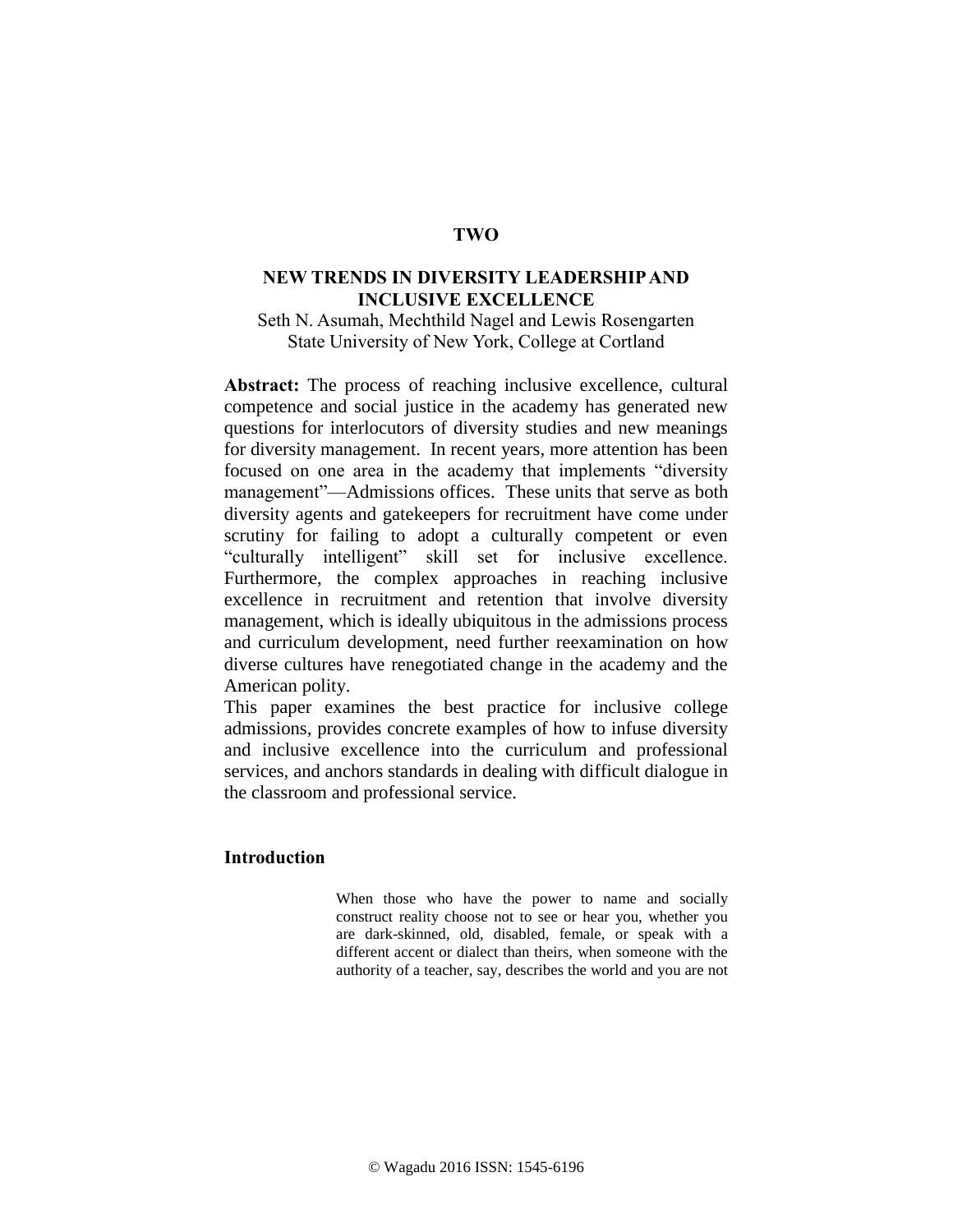in it, there is a moment of psychic disequilibrium, as you looked into a mirror and saw nothing.

--Adrienne Rich

Conflicts over diversity and multiculturalism in higher education are localized symptoms of a broader renegotiation of full citizenship in the United States.

--Renato Rosaldo

The United States' polity is constantly changing from the original predominantly White, heteropatriarchal, hegemonic, Judeo-Christian, capitalist society to a more global entity with diversity and multiculturalism presenting new challenges to the emerging societal arrangements and how the general populace can negotiate the question of citizenship and the daunting tasks of providing equal opportunity, social justice, and autonomous socio-political participation. Global issues and forces of immigration, religious fanaticism, internecine warfare, police brutality, and adverse economic conditions have all contributed to the new challenges to the authority of the nation state and institutions of higher learning. The perceived inadequacy for institutions of higher learning to tackle many of the issues, which are concomitant with the politics of change and social justice in the United States, could be related to the ineptitude associated with diversity leadership and failure to follow best practices on our diverse campuses.

Paradoxically, diversity is here to stay, but democratic pluralism has not been appropriately designed to deal with the issues of history, geography and number of people that contribute to the strengthening of the United States' national ethos, identity and culture. Today's increasing diverse student body, faculty, staff, services, curriculums, and infrastructures, are among the major challenges facing administrators and faculty of higher education. As we elaborated in our recent anthology on diversity, higher education can sustain richer forms of learning, dynamic pedagogy and epistemology with integrity only if institutions of higher learning that profess moral and inclusive excellence are committed to diverse perspective and people of multicultural orientation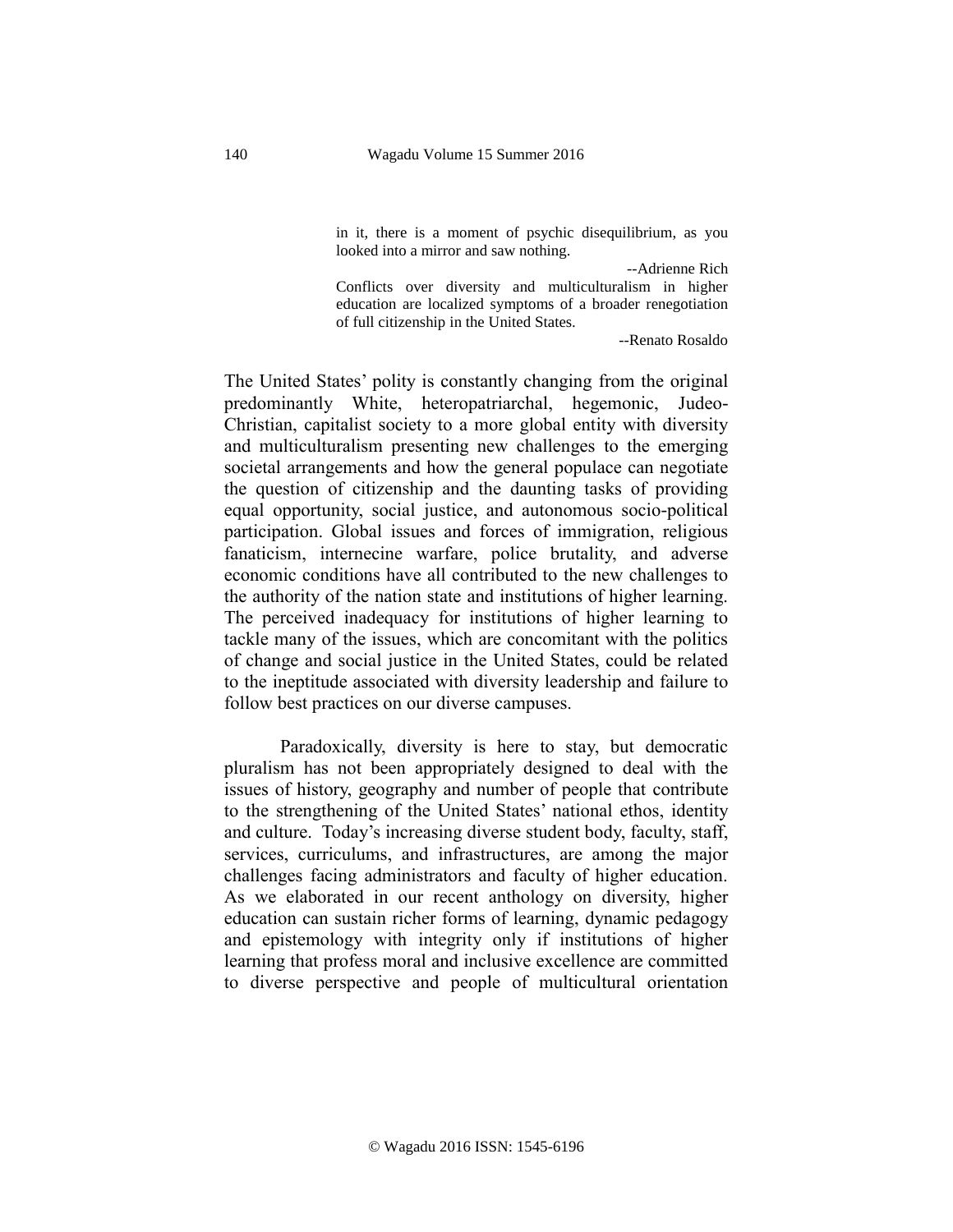(Asumah and Nagel, 2014). Nevertheless, the sustainability of inclusive excellence in education is dependent upon the quality of diversity leadership over and above the corporate style diversity management, which is a linear approach to problem solving.

In this paper, we intend to interrogate the complexity involved in diversity management, in recruitment, retention and the process of inclusion. We analyze the agency of difficult dialogue that emerges in diversity management and leadership and associated benefits and pitfalls. We provide examples of some best practices and models for infusing diversity institutions into higher learning.

## **Diversity Management versus Diversity Leadership**

Diversity is concerned with the variety created in society because of the indispensability of socio-political categories and constructs of race, ethnicity, class, gender, culture, religion, and differences in the socialization of women and men, including the differences that emerge from sexual orientation, age, disability and their intersectionalities. Diversity also emphasizes how differences in viewpoints enable society to make meaning for inclusion and social justice (AAC&U, 1998, ref. anon., 2002). Diversity is sustainable through individual and institutional efforts and it has to "be carefully and intentionally interrogated, as well as managed to reduce the concomitant tension on our college campuses and in society at large" (Nagel and Asumah, 2014, p. 349).

Management and leadership have similarities and differences. Both management and leadership utilize influence, collaboration with people, productivity, and attainment of goals. Nevertheless, both Kotter (1990) and Rost (1991) argue that management and leadership are very different constructs. Rost (1991) imbues his position in the management/leadership discourse by maintaining that management is unidirectional so far as authority relationships are concerned, whereas leadership is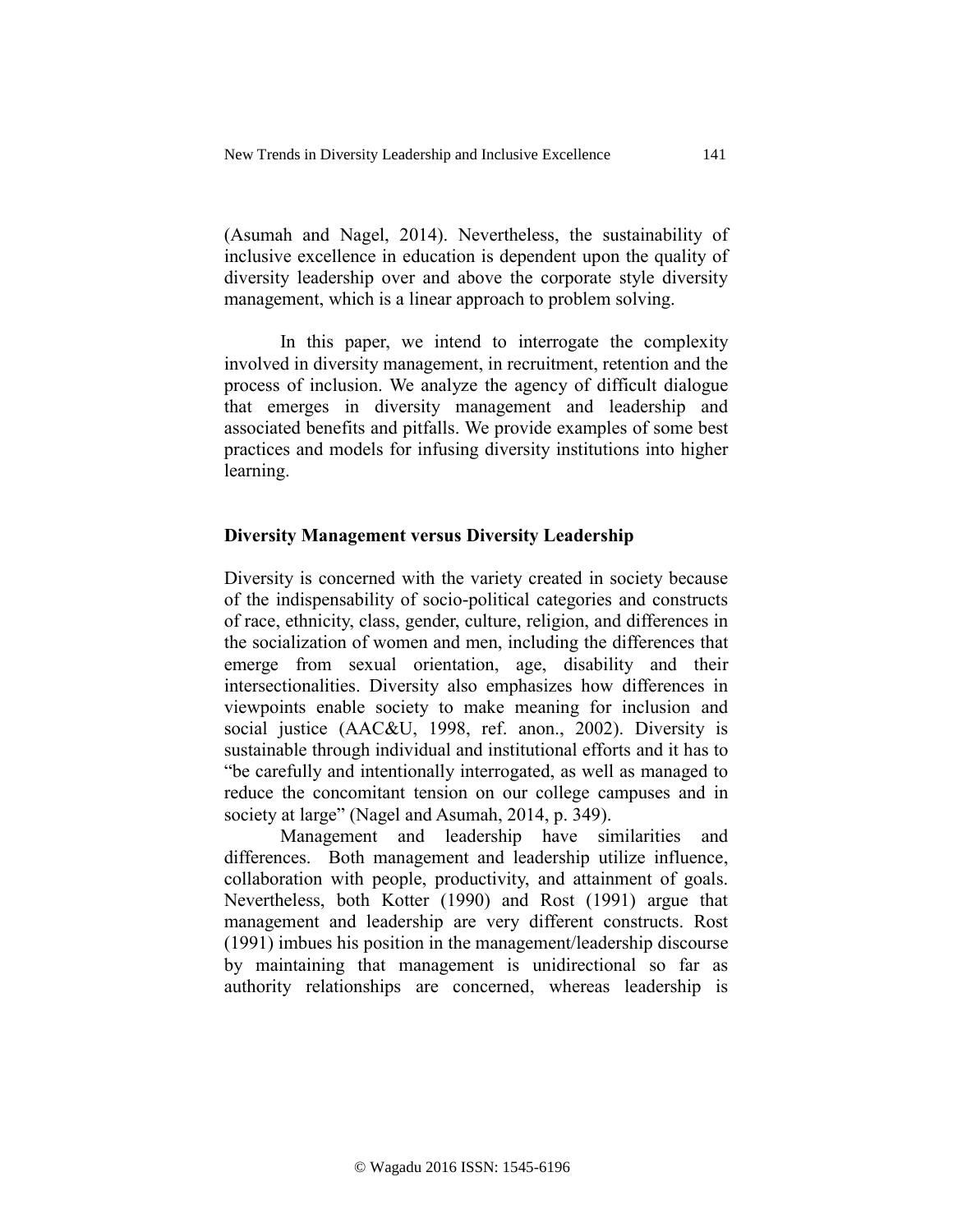multidimensional (pp. 149-152). Northouse (2013) carefully notes that the "overriding function of management is to provide order and consistency to organizations, where the primary function of leadership is to produce change and movement" (pp. 13-14). Hitherto, these authors question the plethora of programs in corporate America and institutions of higher learning that are entrapped in the marketing language of "selling" diversity by thinking that "managing"—a transactional approach to achieving results, would suffice in any structured diverse entity.

Mor Barak (2014) characterizes diversity management as "the voluntary organizational actions that are designed to create greater inclusion of employees from various backgrounds into the formal and informal organizational structures through deliberate policies and programs (p. 218). This definition focuses primarily on private corporations and their "voluntary" actions or inactions in managing diversity. Yet, we, the authors of this article, strongly believe that for the workplace and colleges to be inclusive, diversity policies and actions must be intentional and deliberate and must transcend the voluntary boundaries of organizational and institutional structures. Olson and Martins (2012) define diversity management as the "utilization of human resources (HR) management practices to: (i) increase or maintain the variation in human capital …(ii) ensure that variation in human capital …does not hinder the achievement of organizational objectives… and (iii) ensure that variation in human capital …facilitates the achievement of organizational objectives" (pp. 1168-1187). This definition is not brief. Neither is it succinct, and, in addition, it relies only on traditional human resources management models for modern issues confronting institutions and organizations so far as diversity is concerned.

In our earlier work, we characterized diversity management as the recognition and provision of value to differences through effective methodology and implementation of inclusive policies solving problems and overcoming difficult dialogues and obstacles (Nagel and Asumah, 2014, p. 310). Currently, we are transcending the limits of diversity management and we advocate diversity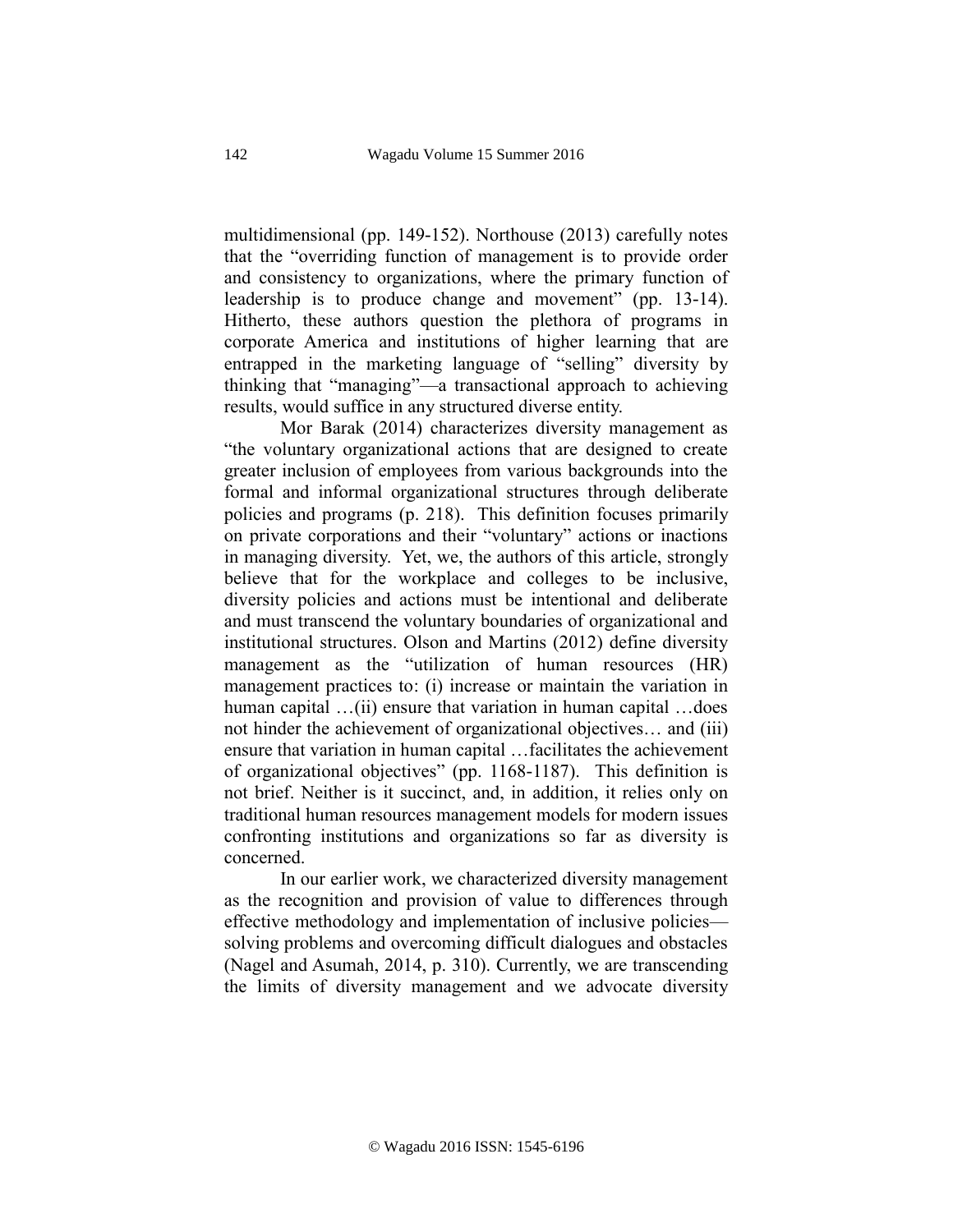leadership. Diversity leadership is about redefining and rethinking problems in creative ways and the transformational approaches to overcoming difficult dialogues and raising human consciousness to implement goals and policies in order to reach inclusive excellence.



# **Social Group**

*Table 1: The Funnel for Diversity Leadership for Change and Inclusive Excellence-Asumah's Modified Version of Komives, Wagner and Associates, 2009.*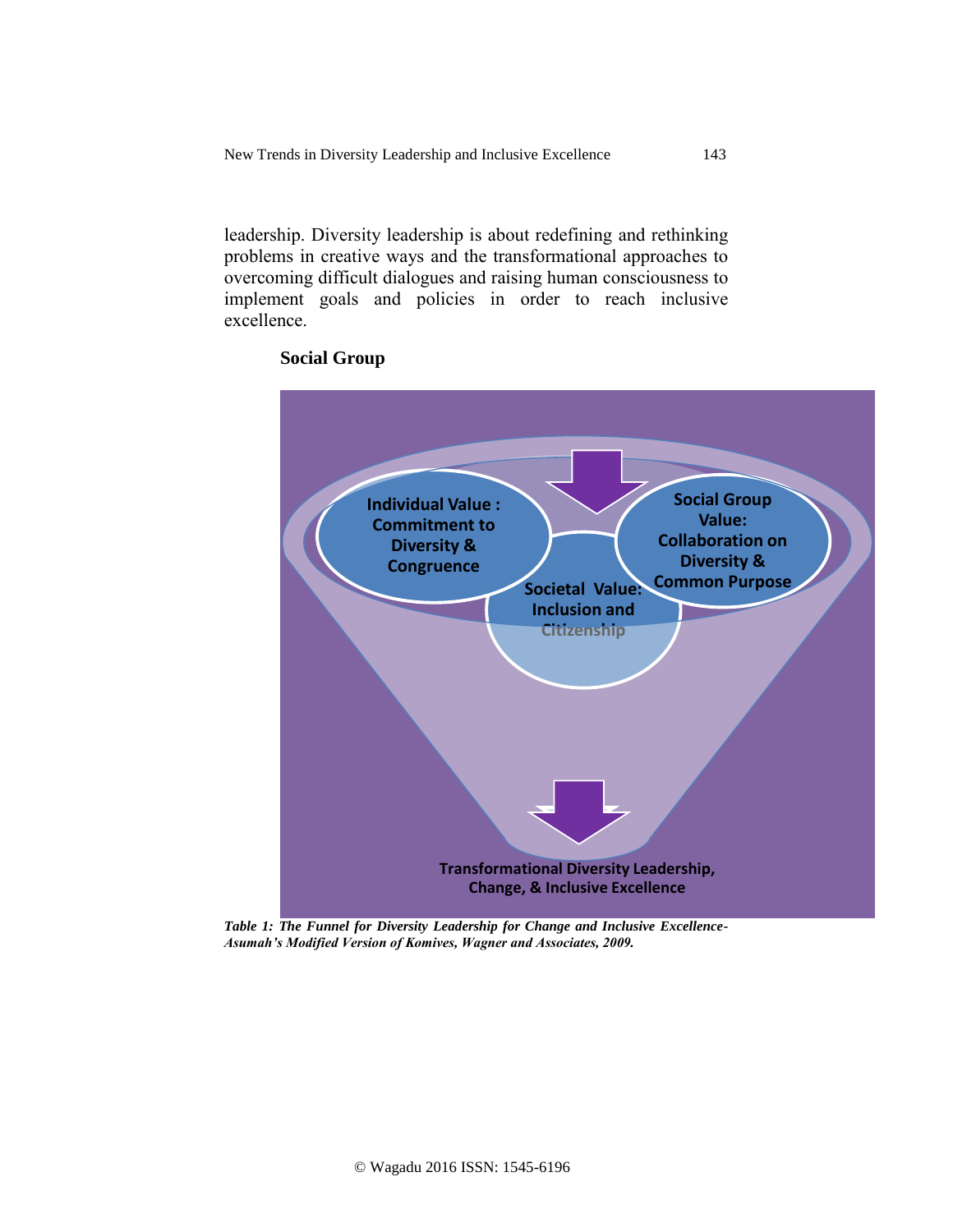The call for diversity leadership involves a transformational approach to social change for inclusive excellence. The funnel of diversity leadership above challenges individuals in higher education to start the diversity enterprise with commitment to diversity and maintaining congruence in one's utterances and deeds. Diversity leaders must talk the walk. If diversity and democracy have a symbiotic relationship, then one should not present diversity projects on our campuses as an options or winnertakes-it-all propositions. Commitment is one of the Seven C's of leadership that is utilized in the social change model (SCM) of leadership. The other C's for leadership are citizenship, collaboration, common purpose, controversy with civility, consciousness of self, and congruence (Komives, Wegner & Associates, 2009). Komives et al. inform our conceptual framework, thinking and actions that the individual's sense of self is key to commitment (p. 64). Knowing the self and championing the essence of diversity with a common purpose in the academy strengthens the mission of the university—a place a universe leaners and teachers congregate and people are not excluded because of perceived norms.

Social groups' values become crucial in diversity leadership, when members of the learning community work to transcend the dynamics and effects of prejudice, discrimination and unearned privilege. Collaboration through collective contributions from faculty, administrators and students and taking advantage of the power of diversity to reach a common goal of inclusive excellence buttresses the campus climate for transformative diversity leadership. When social groups on our campuses effectively collaborate on the leadership's vision on diversity, true citizenship becomes inevitable. "Citizenship occurs when one becomes responsibly connected to the community/society in which one resides by actively working toward change to benefit others through care, service, social responsibility, and community involvement" (Komives, Wegner & Associates, 2009, p. 54).

In our case, a university citizen is the one who combines the mission, policy, curriculum, and all student interests to the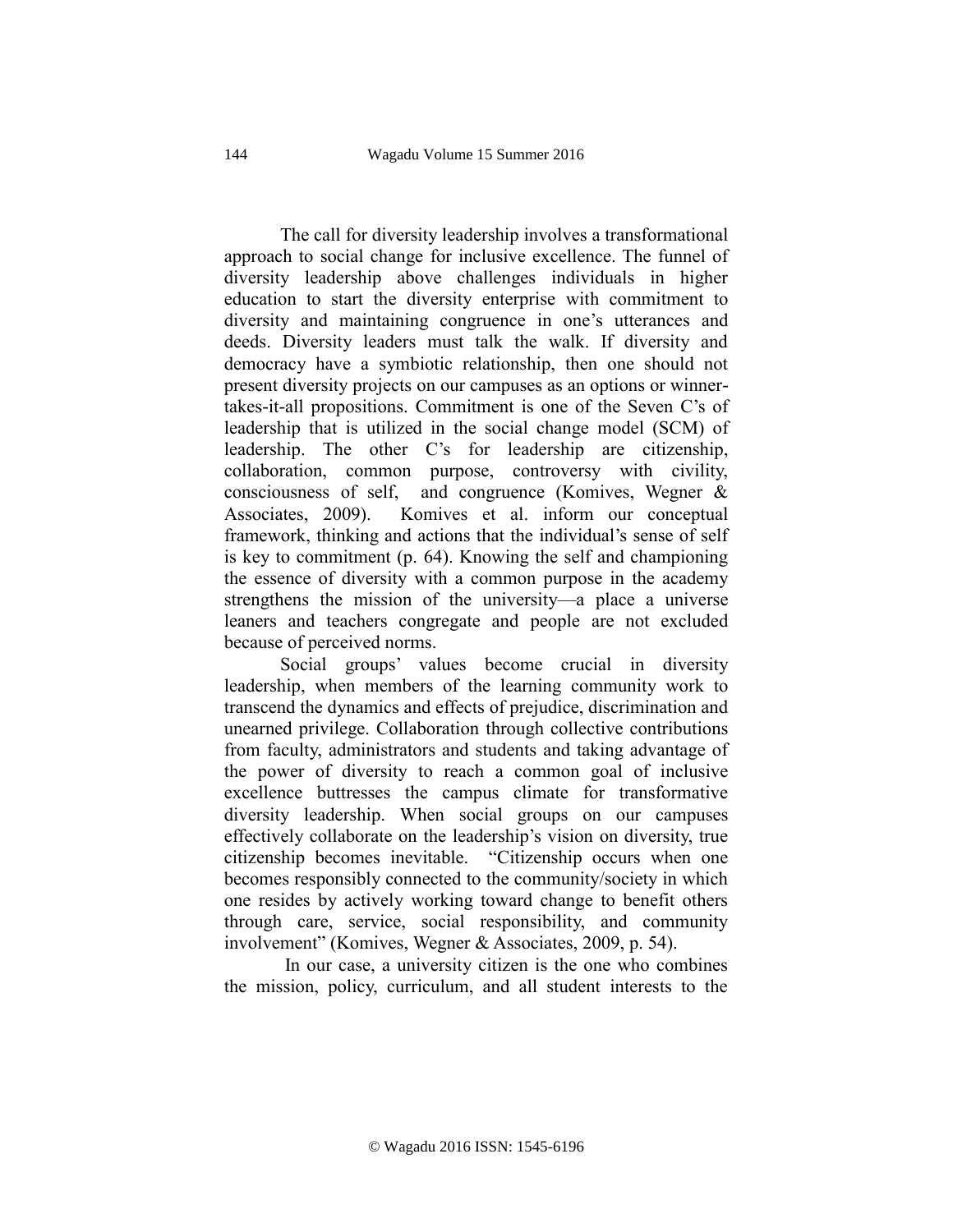highest level with responsibility and commitment to diversity. Transformational change in the academy is the ultimate goal for diversity leadership. Yet, we are aware that social change is not an easily process and without controversy. Difficult dialogues have to be handled effectively for change to occur. The very fact that that diversity involves differences and similarities in the process of acquiring social justice means controversies will emerge on how to negotiate full citizenship for inclusive excellence to transpire. Difficult dialogues are irrefutably embedded in the democratic process. Yet, the historical contradiction in a country that cherishes democracy but has the inability to rid itself of the legacy of prejudice and discrimination, which produces the politics of exclusion, is troubling. Developing new ways of dealing with difficult dialogue in the polity beyond Ferguson, Missouri, where diversity mismanagement and lack of leadership caused that city and the United States to reexamine its national ethos and diversity leadership programs, should be placed on the apogee of the nation's agenda. What then is difficult dialogue?

## **Dealing with Difficult Dialogue**

Difficult classroom and workplace dialogues are discussions or policy discourses between individuals or groups involving race, culture, gender, sexual orientation, religion and any diversity categories. In these dialogues, differences over issues and problems are made public, challenged, or judged to be offensive, often with emotions. Young and Davis-Russell (2002) inform diversity interlocutors that, "When in a diverse group, people often avoid discussion of race, class, gender and sexual identity for fear of creating discomfort, embarrassment, or hostility" (p. 41). So, how can we make our campuses inclusive if very few people want to talk about the elephants on college campuses? Why do heteropatriarchal White hegemonic administrators find it discomforting to talk about diversity leadership and the pitfall of recruitment and retention of groups who have been historically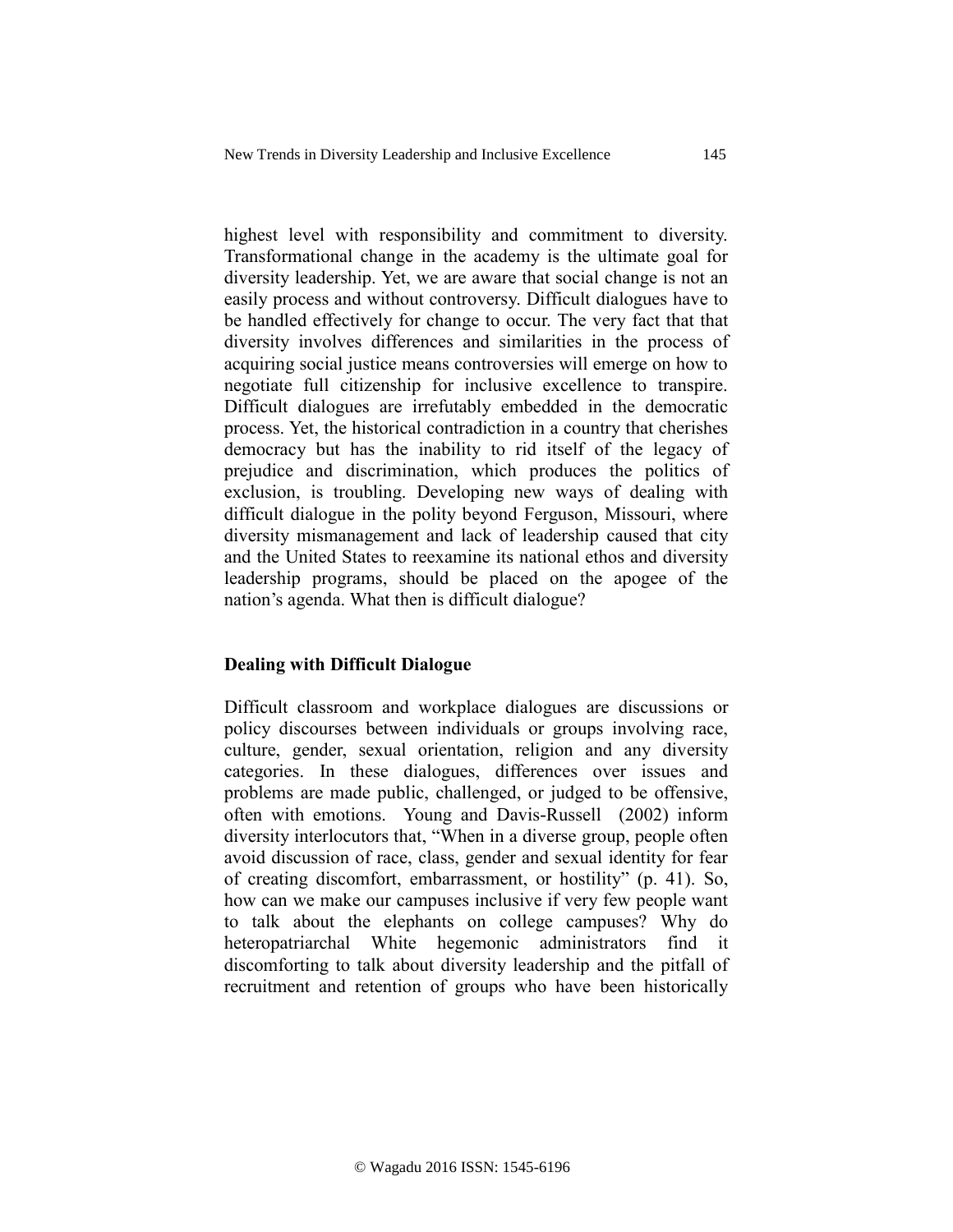excluded in the admissions process? Administrators and faculty alike are trained in their primary disciplines and are not equipped to confront discomforting and uncomfortable issues in their normal routines. However, the new normal of avoiding difficult dialogue on our campuses for the fear of being characterized has "trouble makers" or making, especially, White hetero-patriarchal hegemonic administrators uncomfortable, is unproductive at best and lethal to diversity at worst. We must confront difficult dialogue squarely in the academy.

Dealing with difficult dialogue requires a skill and constant practice in order to be productive in setting university agendas and goals. Young and Davis-Russell (2002, 2014) propounded four steps in dealing with difficult dialogue: (i) creating a climate of inquiry, (ii) focusing on cognitive inquiry, (iii) focusing on emotional inquiry, and (iv), developing skills of mindful listening (pp. 44-48). Discussions about diversity issues and leadership in higher education have shifted from a focus on excellence to inclusive excellence and from cultural sensitivity to cultural competence in our ever-expanding and diverse campuses. In democratic pluralistic societies, difficult dialogue is part of the process of agenda setting and policy formulation and implementation. Nevertheless, difficult dialogues can only be successful when interlocutors or opponents and proponents can effectively combine cognitive knowledge with emotional retorts what is cerebral must be combined with what is visceral! Creating a climate of inquiry in the classroom, meeting places and workplaces by generating enthusiasm about asking non-threating questions about diversity or university policy, injecting selfreflections in the process, and modeling proper attitude for inquiry, prepares all parties involved to work toward a common purpose.

Academics and administrators can be submerged in intellectual exercises that could derail the underlying context of diversity discussions. Relying too much on research and theories that make up one's discipline could at times render problemsolving on race, class, gender, religion and disability meaningless. Cognitive inquiry, as Young and Davis-Russell (2014) notes, is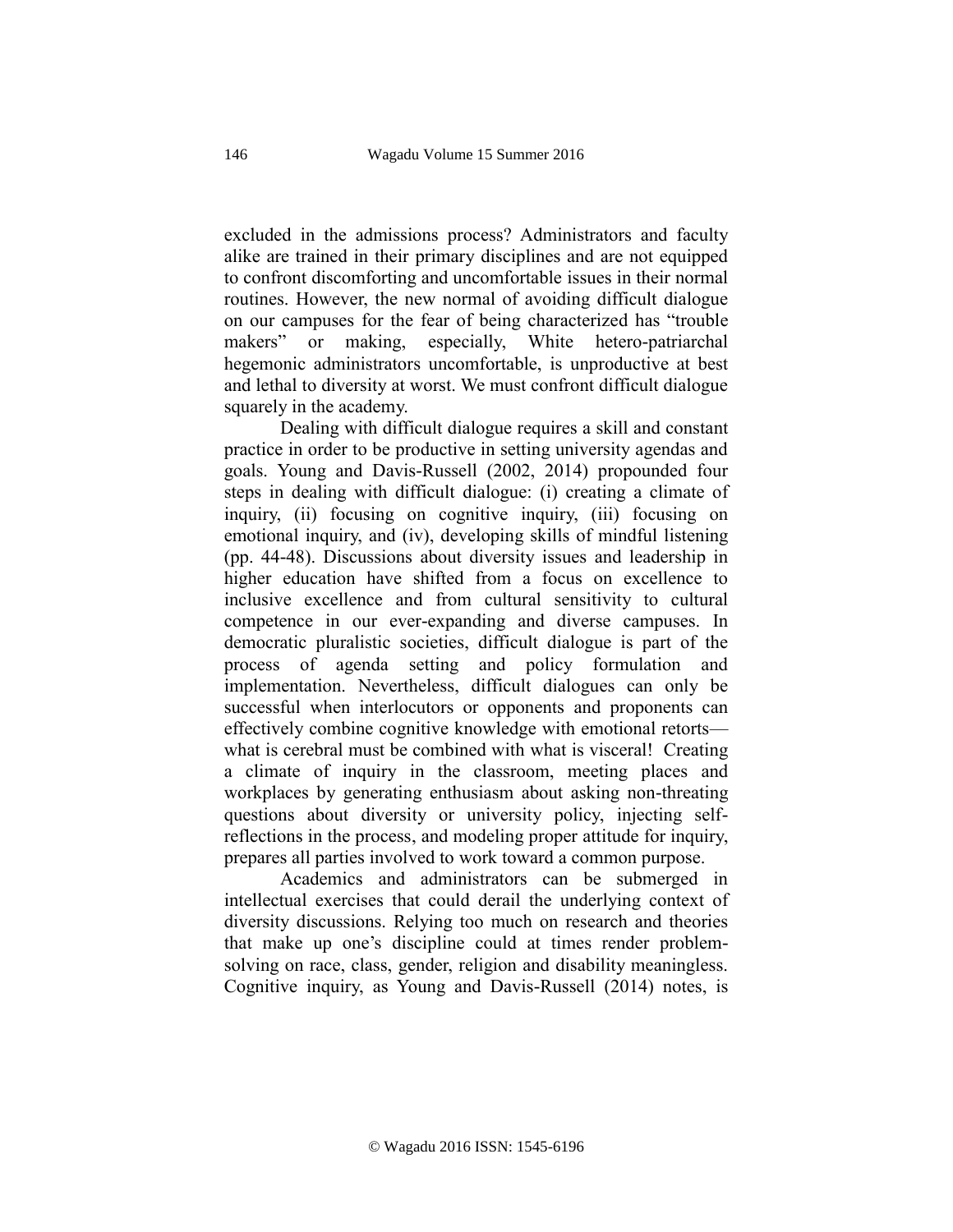about "going beyond learning about theory and research findings … sociocultural factors [must be taken] into account" (p. 45). The actual socio-cultural situations of underrepresented groups that are at the point of investigation must become part of the process of cognitive inquiry for it to be successful. Emotional inquiry is essential to the effective interrogation of differences based on culture, race, gender, religion, sexual location, and/or class. Since emotional inquiry could be different from cognitive inquiry, it is important to acknowledge ahead of time in discussions that feelings are temporal, reactive and yet diversity issue can ignite deep feelings and emotions and there are times participants in a dialogue could be temperamentally tempestuous.

The process of effective dialogue, discussion, conversation, and collaboration on admissions and retention projects depends on mindful listening. This skill, mindful listening, comprises of two channels—listening to the self and listening to the other. Included in this skill is placing ones attention on the other person, being nonjudgmental, paraphrasing statements, engaging in gentle interrogation and noticing the other person in the conversation. Most often, people who maintain hegemonic power in the academy are too arrogant or unprepared to listen to subordinates on diversity issues; they refrain from mindful listening which, in turn, produces acrimonious situation and policy myopia in the academy. The road to inclusive excellence and diversity leadership is undulating; however, it is attainable by maintaining stewardship of the intersection of diversity and democracy. Our vision and mission for inclusive excellence must always embrace the active, intentional, and transformational commitment to diversity, specifically in people, the curriculum, the community, and policies striving to use all our resources to provide the best possible learning and working environment. Inclusive excellence, an idea greater than the self, social change and diversity leadership supported by the best practices in the academy would benefit education for the common good.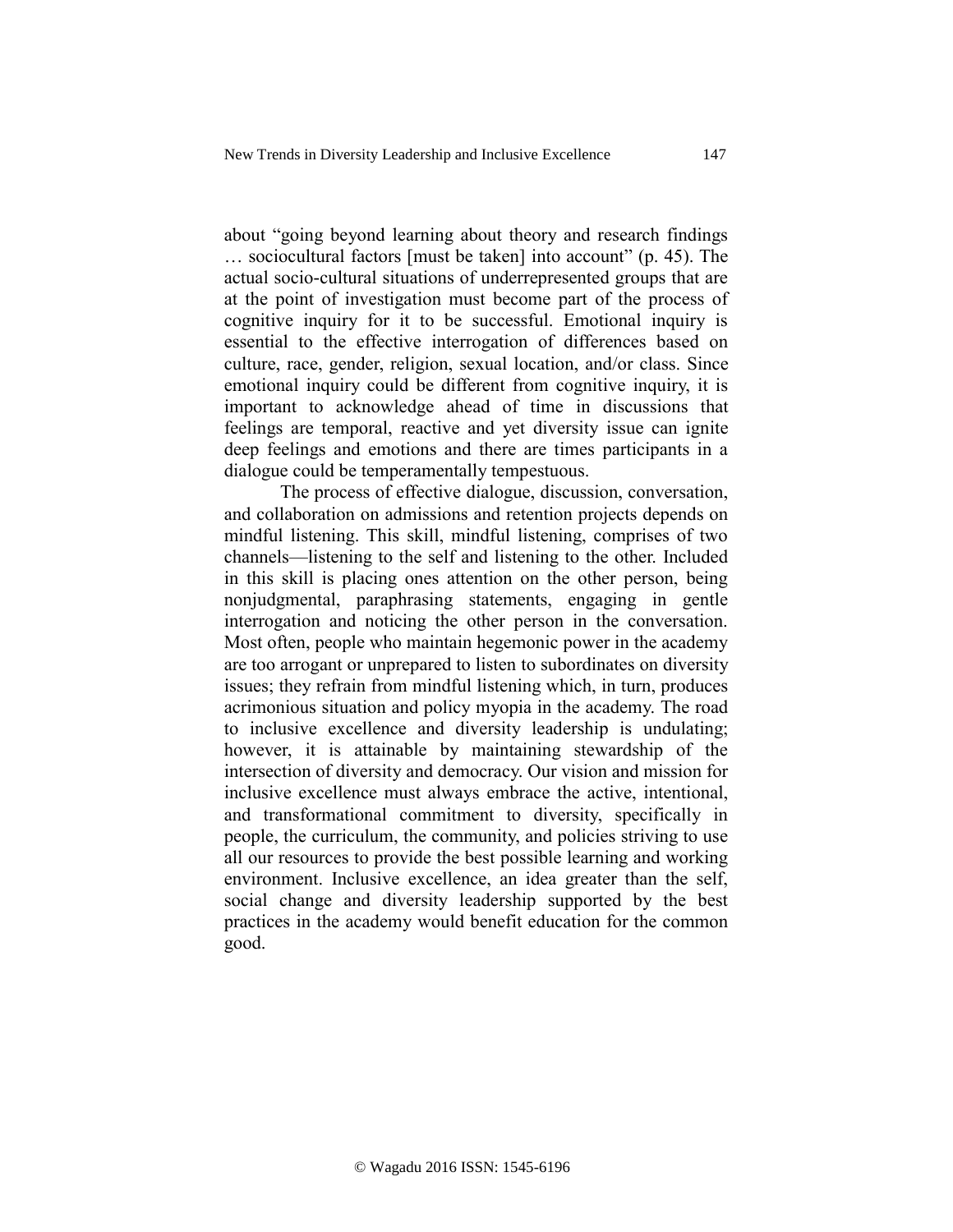#### **Navigating Hidden Double Binds and Double Standards**

We now turn to some roadblocks to fulfilling the diversity goals outlined so far, focusing on access to higher education and retention of faculty and students of color. Too often, lofty mission statements about inclusion (of underrepresented groups) and concomitant practices diverge fundamentally. Analyzing this rift, we detect a blame game that adheres to the script of the birdcage scenario, famously penned by feminist philosopher Marilyn Frye:

> Cages. Consider a birdcage. If you look very closely at just one wire in the cage, you cannot see the other wires. If your conception of what is before you is determined by this myopic focus, you could look at that one wire, up and down the length of it, and unable to see why a bird would not just fly around the wire any time it wanted to go somewhere.

> Furthermore, even if, one day at a time, you myopically inspected each wire, you still could not see why a bird would have trouble going past the wires to get anywhere. There is no physical property of any one wire, nothing that the closest scrutiny could discover, that will reveal how a bird could be inhibited or harmed by it except in the most accidental way. It is only when you step back, stop looking at the wires one by one, microscopically, and take a macroscopic view of the whole cage, that you can see why the bird does not go anywhere; and then you will see it in a moment. It will require no great subtlety of mental powers. It is perfectly obvious that the bird is surrounded by a network of systematically related barriers, no one of which would be the least hindrance to its flight, but which, by their relations to each other, are as confining as the solid walls of a dungeon. (1983, p. 4)

Furthermore, Frye explains why a double bind is oppressive: "One of the most characteristic and ubiquitous features of the world as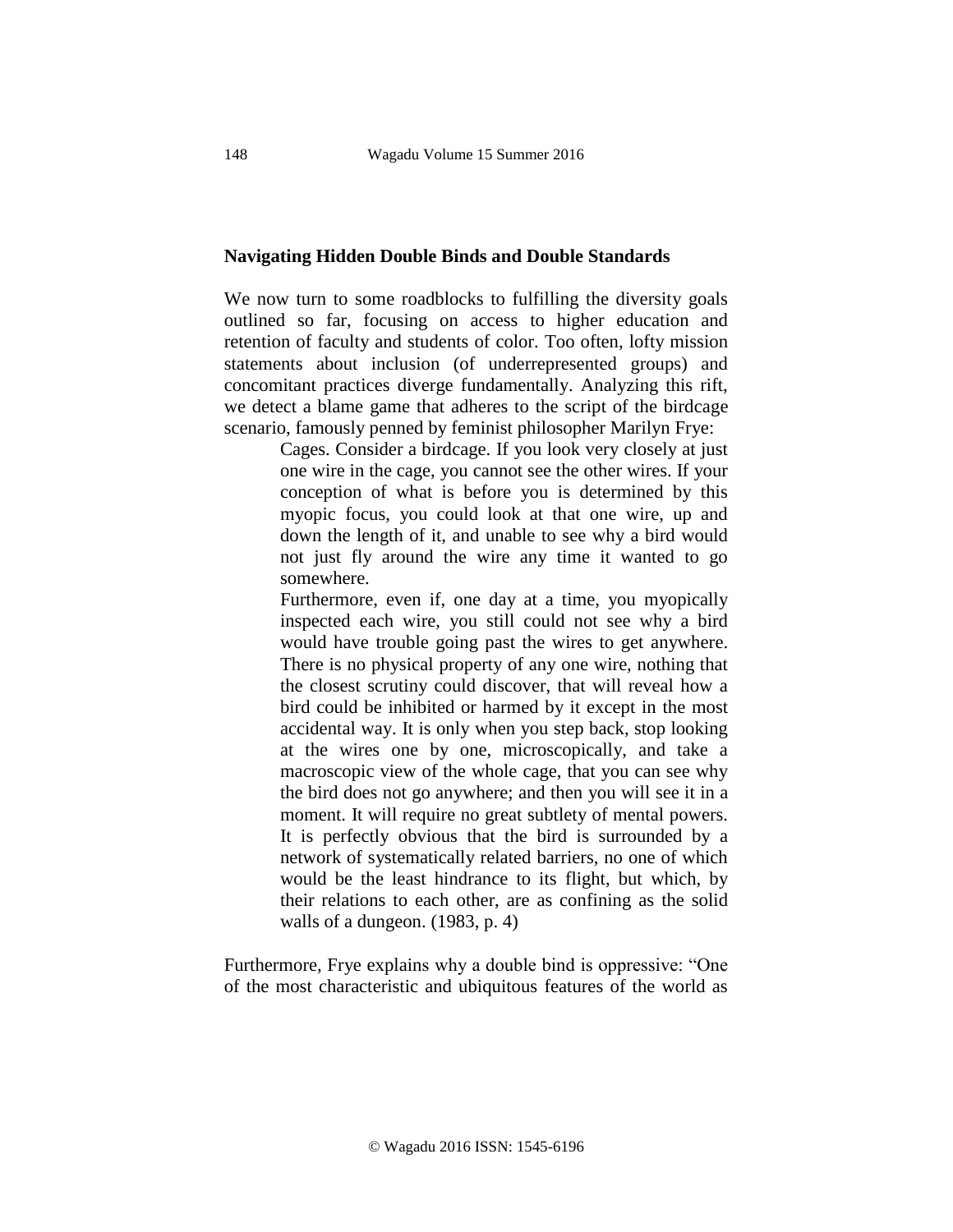experienced by oppressed people is the double bind situations in which options are reduced to a very few and all of them expose one to penalty, censure or deprivation" (1983, pp. 2)?

Frye's model powerfully explains the epistemic gap between ideal and practice. It is easy enough to stay mired within the microscopic lens when fear of the unknown, complacency, or unconscious bias are the fallback positions of admissions officers and tenure-&-promotion committee members. Admissions is particularly risk-adverse, despite demographic changes and declining high school graduating classes. None of the actors imagine themselves as "oppressive," but the entanglement of hidden, shared cultural assumptions of a (historically White) institution needs to be named, disentangled and transformed, if the university wishes to promote a deep commitment to diversity and inclusion.

Stephanie A. Fryberg and Ernesto J. Martínez's recent book shines a critical light on the presentation of data with respect to hiring and retention practices of faculty of color. "What does it mean for universities to claim progress with respect to diversifying faculty ranks when 73 percent of faculty of color hold non-tenuretrack or adjunct faculty positions that do not provide job security (American Federation of Teachers, 2010)?" (2014, p. 5). We answer that such claims of progress in diversifying the faculty hides in plain sight the fact that a myopic perspective is more comforting to gatekeepers at historically White institutions than an honest look at the macroscopic picture of understanding the diverse pressures faculty of color face vis-à-vis tenure-track level positions, especially at elite colleges or research universities.

In the case of tenure-track faculty of color, Fryberg and Martínez describe the presence of three interrelated narratives:

- "Striving, but Falling Short"
- "Inching toward Progress"
- "Service Is (Not) Necessary"

They caution: "While these narratives … are in no way meant to be discrete or comprehensive, they function as part of the uncharted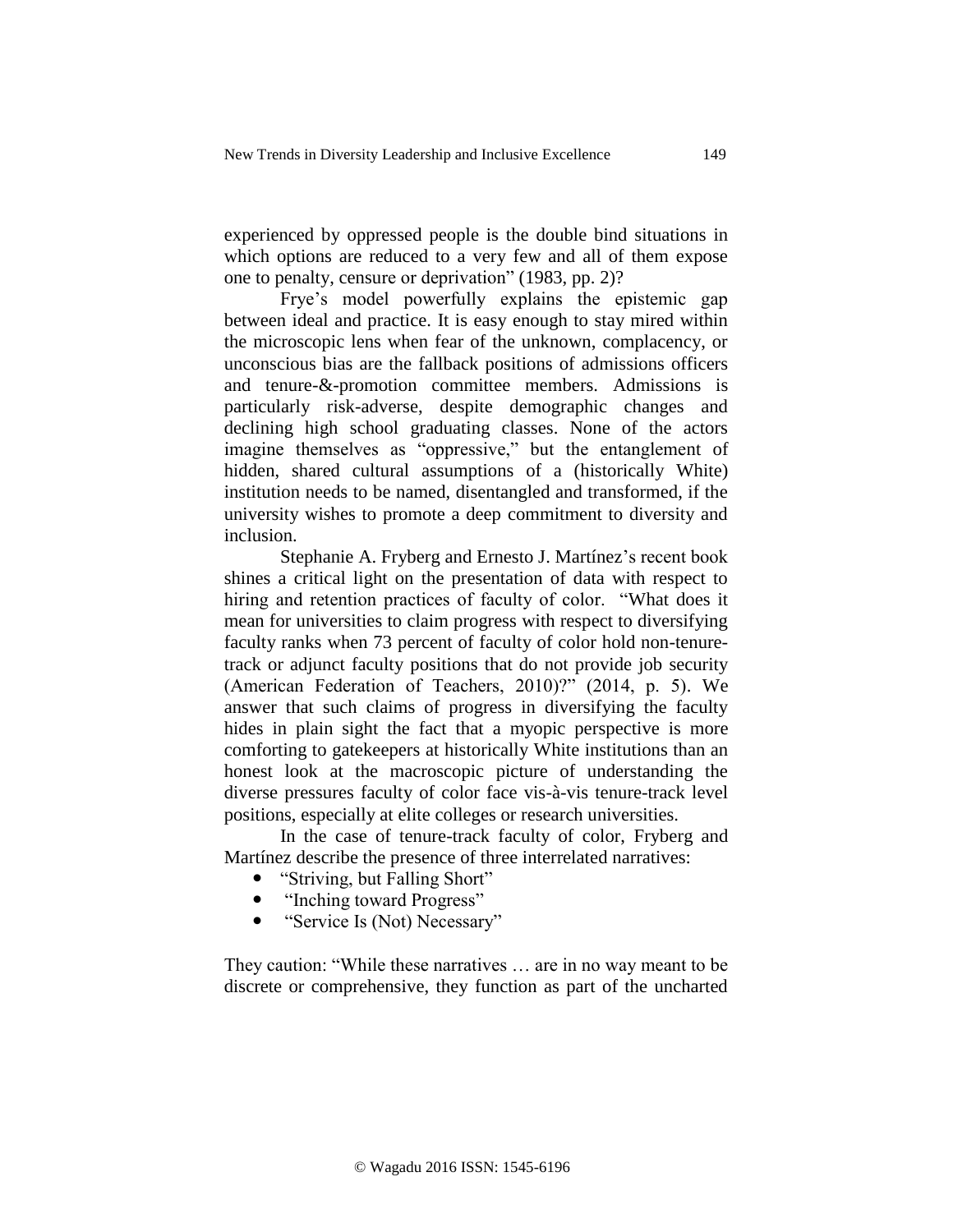and elusive geography that junior faculty of color must navigate in order to inhabit the university successfully. These narratives exist in tandem, at times overlapping and at times in conflict" (p. 8). In other words, these narratives buttress the birdcage scenario of oppression in so far as navigating within the constraints of the cage is all but a limiting experience that demands superhuman emotional labor to sustain one's well-being for six long years. Having access to union representation and a strong peer-mentoring network, inside and beyond the institution, may assist in strengthening coping practices and overcome the felt experience of isolation. Yet, re-enforcing mechanism of a double-bind (you are damned if you do service, and you are damned if you don't) and of double-standards with respect to a narrow model of success which is used to measure certain intellectual work and to disqualify the challenging work of "doing diversity." The authors note that "[e]ither way, junior faculty of color are left with mixed messages and double standards, while the university gets to claim diversity as a core value" (Ibid.).

A core demand of diversity leadership, as opposed to diversity management, is to evaluate and validate the work of faculty of color as change agents in terms of inclusive academic excellence standards. The caged bird is indeed free to leave the cage and soar in community-engagement praxis, which will "count" towards valuable research, elevating the academy as a place that is accountable to its diverse residents. Historian Darlene Clark Hine exemplifies this "breakout": during the 1970s, she was the only tenured female African American historian professor in the entire state of Indiana. A community member encouraged her to start focusing her research on Black women in Indiana, and Professor Hine agreed. This work lead to pioneering work unearthing Black women's contributions, and she is a recipient of the 2013 National Humanities Medalist Award (Williams, 2014).

Increasing the number of faculty of color has a direct relation to the level of commitment to admitting, retaining, and graduating students of color. Successful diverse students become professors; without attention to this dynamic, the available pool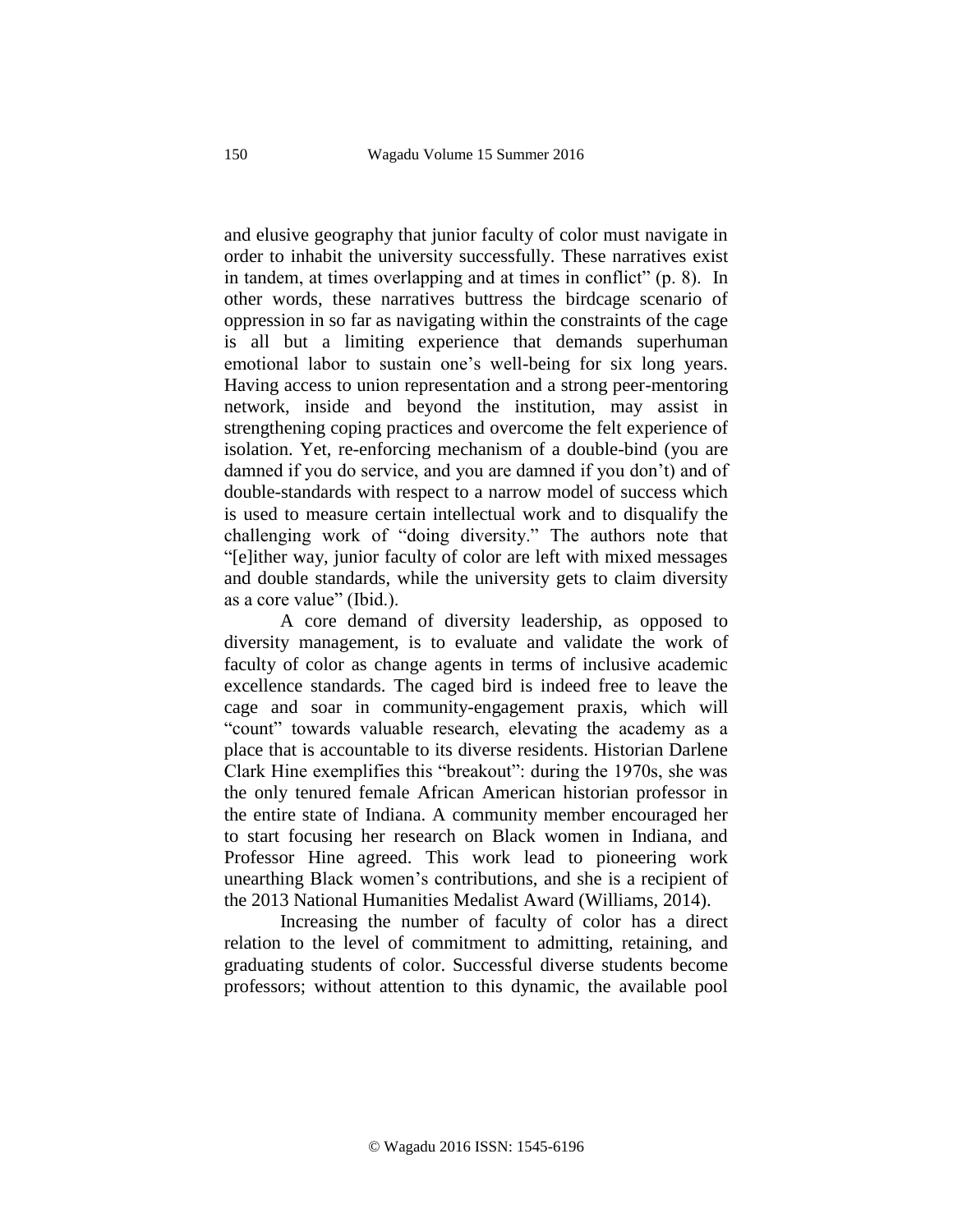will remain small. This, added to the systemic difficulties of being hired, conspires to doom diversity in the college setting. At a time, when about 700,000 people nationwide get released from prison, and some 2.3 million people are incarcerated on any given day, it is important that colleges and universities as well as our unions start paying attention on a population permanently locked out of higher education. The few who try to enter get stymied by threatening forms—the common application. The Center for Community Alternatives (2010), based in New York, has documented that over sixty percent of academic institutions screen applicants for prior criminal history. If it is discovered that an applicant failed to disclose, some colleges rescind the admissions offer. CCA also notes that the universities which do not collect criminal history data, do not report any compromised safety standard on their campuses.

## **Banning Boxes**

The double bind is clearly in effect here: returning citizens are told to engage in higher education only to find locked entrances. One's convict status is (not yet) a protected class. Over seventy million Americans have criminal histories, which prevents them from securing easy access to housing, education, and jobs (Vallas & Dietrich, 2014). Thus, the protestant work ethic rings hollow for somebody who experiences legal discrimination.

Prison reform activists have successfully lobbied around the country to "ban the box" for college and employment applications. In those cities and colleges, applicants do not have to check a box on a form, and background checks are done only when an offer is made. Some states have passed "second chance" legislation to permanently seal criminal records. New York state's senate has proposed The Fair Access to Education Act (S6437, May 2014) which would remove the criminal history box from all college applications in New York so that applicants with a prior criminal history record could be considered on a fair and equal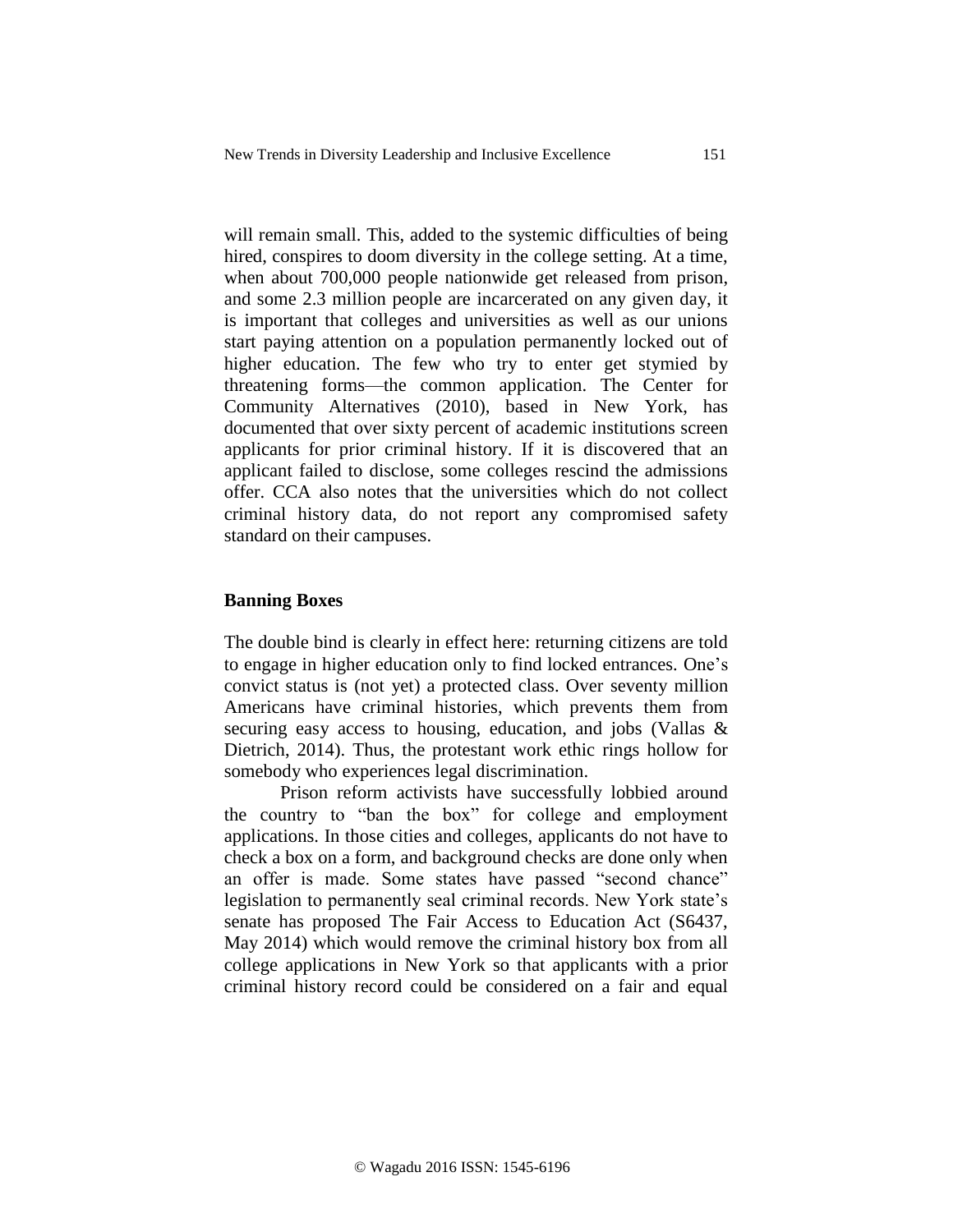basis. This proposed legislation is "intended to enhance public safety, greater racial fairness, and the economic and social wellbeing of all New Yorkers by removing needless barriers to higher education faced by people with past criminal justice involvement." The proposed law actually is honest in describing the racist reality of mass incarceration. If passed, the State University of New York system, possibly the largest university system in the world with 64 campuses, would be mandated to open its doors to the state's diverse population. By contrast, City University of New York does not discriminate against formerly incarcerated applicants. Upholding the merit and power of "inclusive excellence," we hope to see a shift in admissions strategic targeting of populations and doing their part in disrupting the school-to-prison pipeline. Indeed, as we go to press, we learn that the Obama Administration has taken note and surprisingly, SUNY has joined CUNY in Obama's leadership circle to rally for a ban of the box of the common application (The White House, 2016). It remains to be seen how soon SUNY will open its doors to applicants who deserve a second chance, according to prison justice activists.

# **Securing a Place at the Table: Admitting and Supporting Diverse Students**

Providing access to higher education, and admitting and supporting successful students are essential components of diversity leadership at White institutions. There are numerous instances of good intentions, but diverse interests remain underserved, often unknowingly. For example, having lowered expectations and standards of students from diverse or challenging economic backgrounds is intended as offering a break or a chance, but unfortunately ensures lower achievement (Miller et al., 2005, p. iii).

An institution of higher learning can overcome such obstacles. There often exists offices, departments, and committees dedicated to diversity issues including multicultural councils, a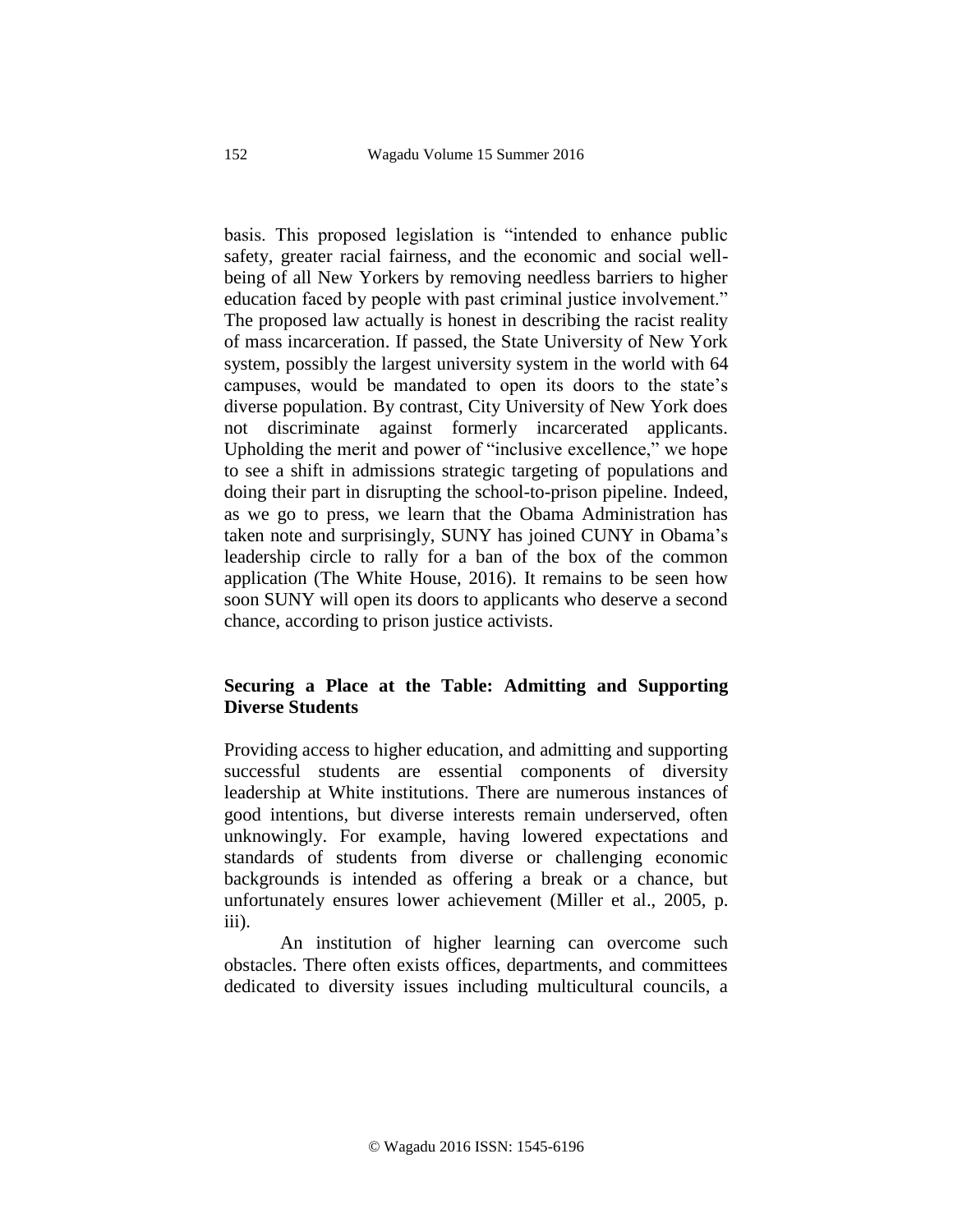diversity office, Africana Studies, and the Educational Opportunity Program. Despite these, there must be administrative "buy in" to respect, support and listen to these groups' recommendations and to continually accept the possibility that college officials may be unaware of the full dimensional reality of life on campus as experienced by diverse students.

These efforts begin with the admissions process and with the nature of the contact prospective students have with a college. As it is with admitted students, trust and support must also be established early on with the prospective student. Here numerous instances are revealed of a well-intentioned approach, but with unintended consequences. Admissions may view its main mission as avoiding under enrollment; any consideration they regard as threatening those numbers is discounted. As a result, they may place no priority in the admissions and financial aid eligibility process on students who are most at risk and most diverse. EOPs diversity numbers, for instance, can thereby move dramatically in the opposite direction of diversification, as that consideration is trumped by filling a class.

The following case magnifies the birdcage metaphor of oppression. Students and families who are first generation, who may not speak English as their primary language and who know little of how to interact with Admissions and respond to their questions, are slowed down, hampered by, and eventually closed out of the process. One student this year submitted a social services form filled out in Spanish. These forms usually automatically qualify a student financially, but it was rejected for not being in English. When finally translated, it was too late in the process as white students, some of whom were not first generation, were already admitted, closing out the available spots. These concerns transmit to continuing students who do not have families positioned to offer assistance and advice, who are not well versed in producing college papers, conducting research, standardized test taking, etc. Regarding standardized tests such as the SAT and its relation to family income, Jon Boeckenstedt (2014) writes, "colleges boast when their applicants have higher SAT scores, yet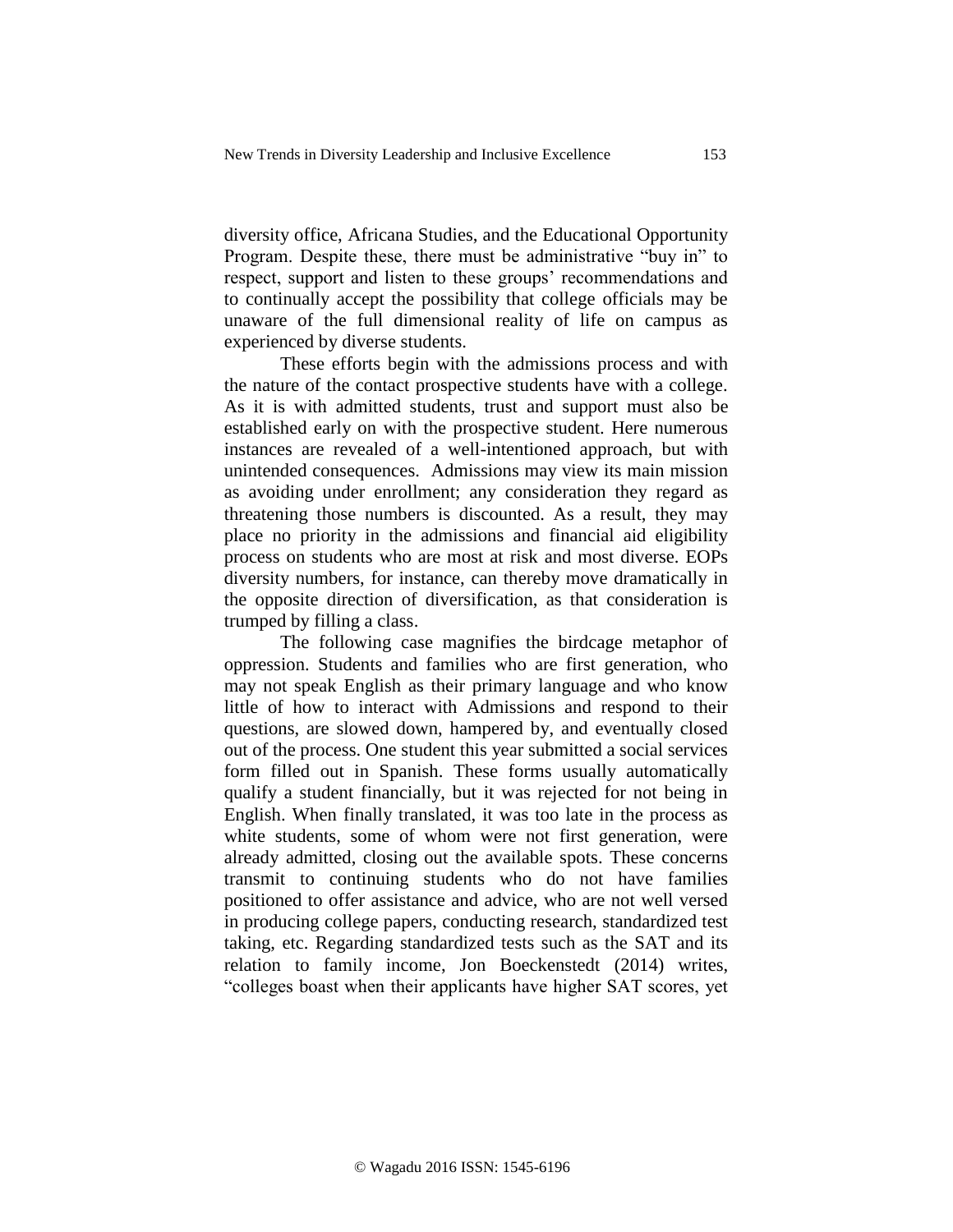high scores are exactly what low-income students tend to lack." These tests belie an inherent bias, in their formulation, in who does well on them, and how they continue to be used as an indicator of potential college achievement. Successful opportunity programs can demonstrate how this is disproven repeatedly.

Consideration must be made for students who demonstrate strong potential through hard work, but who have attended schools that have rendered them radically under prepared for college. It isn't simply the case that if admitting remarkably under prepared students, Admissions has done their job of providing "opportunity." This has the opposite effect. With little potential or ongoing comprehensive support, far too many diverse students struggle, incur loans and ultimately are disqualified with no expectation of a college degree or a job worthy of assisting in paying off this debt. Admissions must be a partner recognizing that the difficult work of diversity leadership begins well before students are admitted and continues long after. They must be compelled to work with the campus professionals who have as a main mission and expertise in supporting the diversification of the campus and improving the retention and graduation rates for diverse students.

# **Academic Advising and Support of Diverse Students: Best Practices**

Diverse students, who demonstrate academic promise, must be motivated and inspired in what for many is a novel and sometimes baffling environment and context. Retention and graduation within four years are important goals and it is also the case that high achievement -- not simply "pushing students through" -- is a crucial goal. High achievement must be emphasized as a central aspect and the faculty and staff's role in student advising is a central facet of that mission. Without this focus, diverse students may "confirm" the already lowered expectations and outcomes wrongly associated with them. In the words of Claude M. Steele,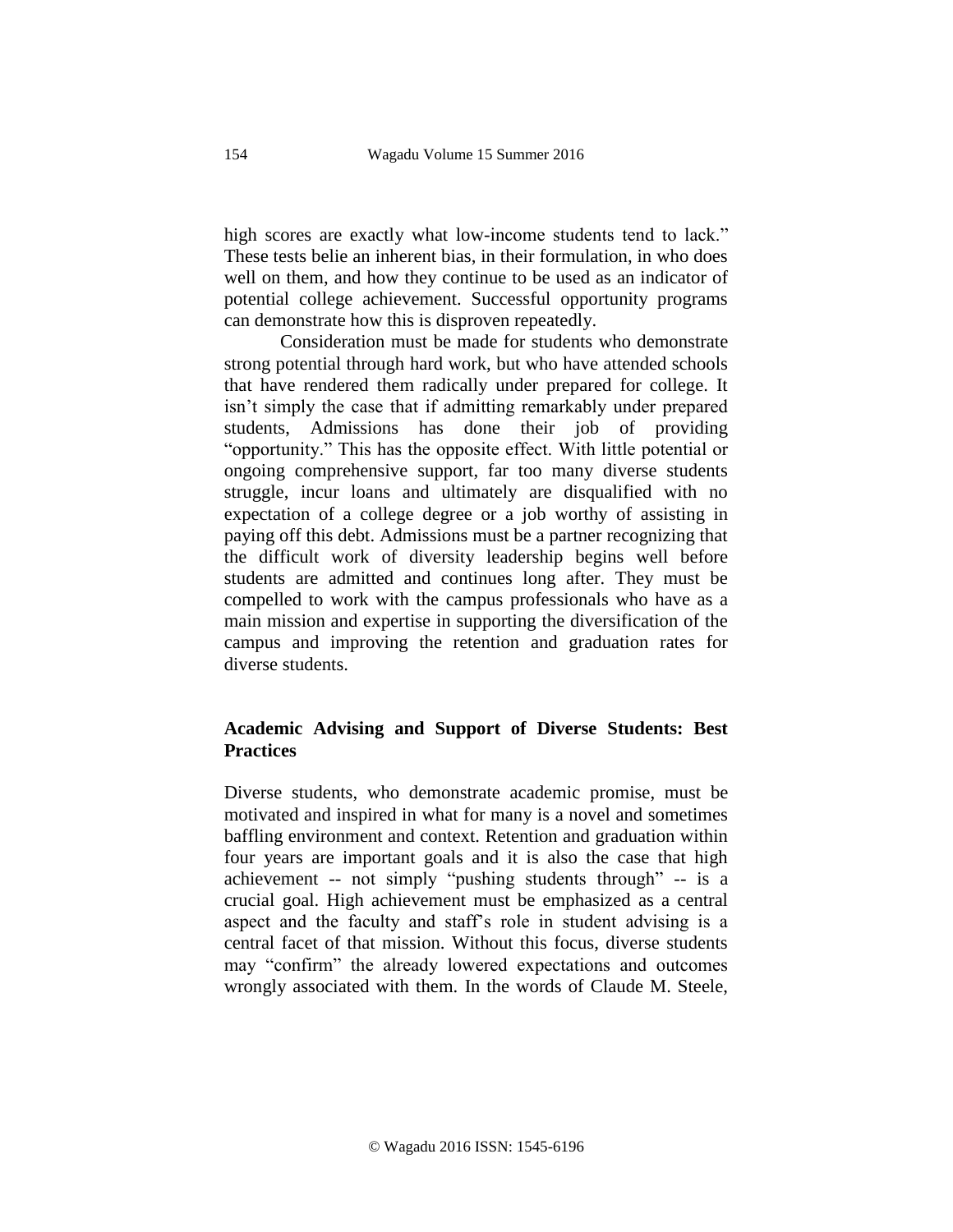these can be considered "identity contingencies" which affect performance (Steele, 2010, p. 3).

Advisors must work closely with students during the admissions decision-making process and summer and fall registration. Advisors thus develop close working relationships with students. Staying in touch with applicants as they complete their files is essential. Working with the guidance counselors throughout the state also raises the probability of good student matches for a particular college and ultimately success. Guidance counselors will already know the emphasis placed on academic achievement and the specific programs offered, and will be eager to recommend particular students for the opportunity. Because many diverse students have done well in relatively underfunded high schools, an inaccurate picture of their preparation may emerge. Some schools indeed "receive little funding" and "unequal funding creates unequal education" (Scott, 2012, p. 131). Advisors and support personnel must understand this and provide assistance that comprehensibly offsets having been underserved.

Transitioning to a new cultural environment is an essential consideration. Advisors should be aware of ESL or bilingual needs. Many of our students may speak another language, but may not have any formal training in that language. A student from Ecuador may not be able to place accents in Spanish, for example. This student's knowledge of English grammar will be similarly incomplete, so s/he will need extra attention. In Miller's study of Skidmore College's highly successful Opportunity Programs, he observes that "the extensive amount of time that the [required] Summer Institute allocates to mandatory tutoring is very unusual" (Miller et al, 2012, p. 21). Sometimes our students will be recent arrivals from another country, and they may have taken many of their high school classes in their original language, not in English. As Mona Scott argues based on her research, diverse students are more likely to succeed if they see themselves represented in the faculty and staff, alone providing a compelling reason for the administration's diversification. "Studies have shown there is a correlation between African American students and learning at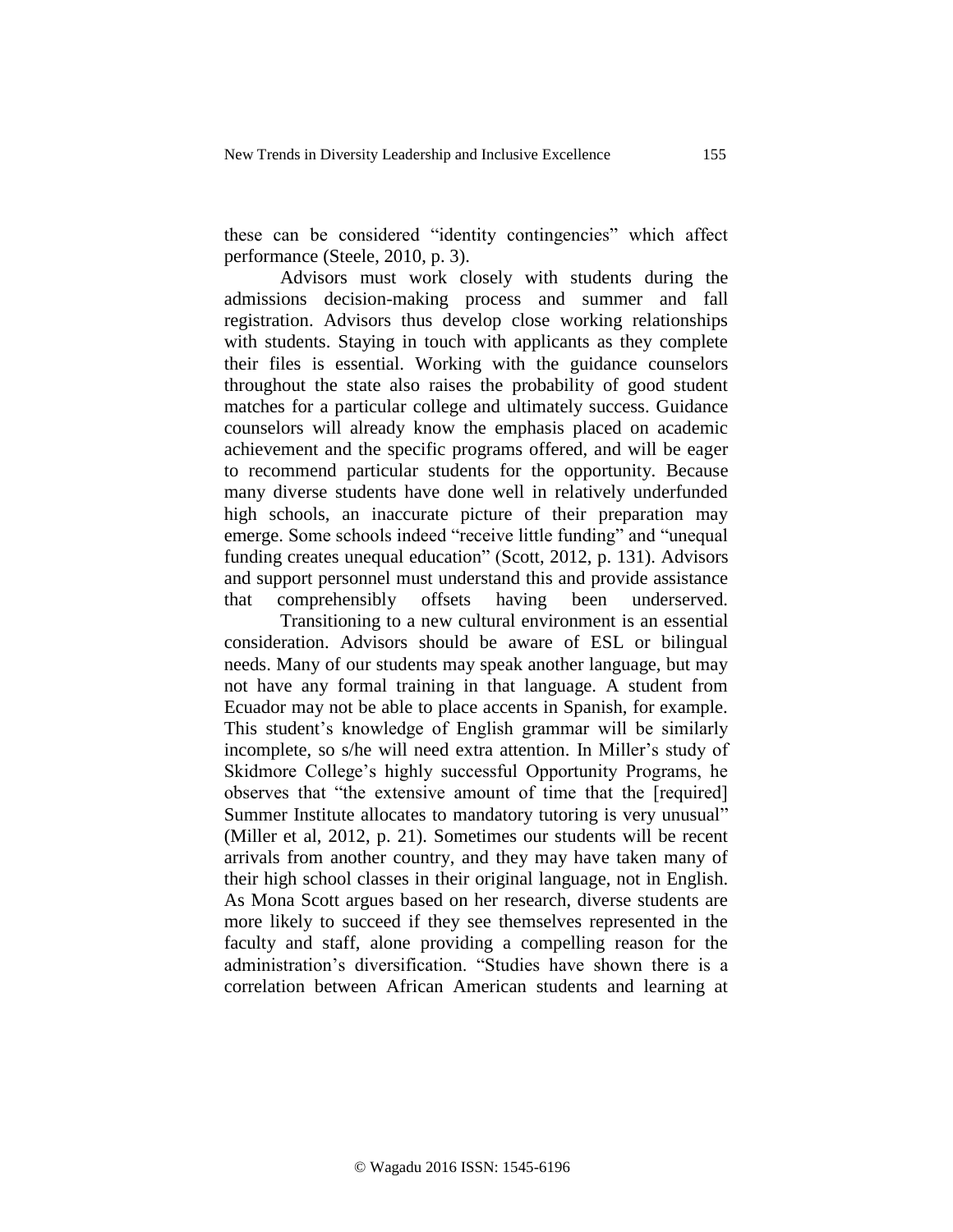Historically Black Colleges [HBCUs] with African American teachers" (Scott, 2012, p. 126). Students attending college in rural environments may also experience adjustment needs as they emerge from urban locations. Staff and faculty, who are also reflective of cultures more typically appearing in those settings, can be invaluable to these students.

Advisors and faculty must understand that students may have had limited exposure to ideas and experiences outside their own cultures that carry an expectation of "common cultural knowledge." This experience can limit students' potential to develop their own individuality and acquire personal interests that can lead to academic and career goals. Students can be further hindered because their families are unable to offer college-oriented advice. Thus, our students who do not have academic role models, and will not have had lengthy conversations about college life and its demands, will be challenged each time they return home by friends and even family members who believe they are "abandoning" their roots. This may appear as at odds with the goal of advisors promoting increasing independence. By acknowledging this push-and-pull dynamic of supporting the drive for autonomy and the need for belonging, potential conflicts and pitfalls are circumnavigated. Support personal, advisors, and faculty should also remain available to graduates, to discuss post-graduate plans, write letters of recommendation for graduate school, law school, and new jobs. Along with Career Services, advisors should help alumni understand the process of applying for the right job. Once that career is set, some alumni may need assistance in clarifying their decisions or in imagining themselves in their new, successful roles. Graduates are also encouraged to participate in the undergraduate process as mentors and speakers.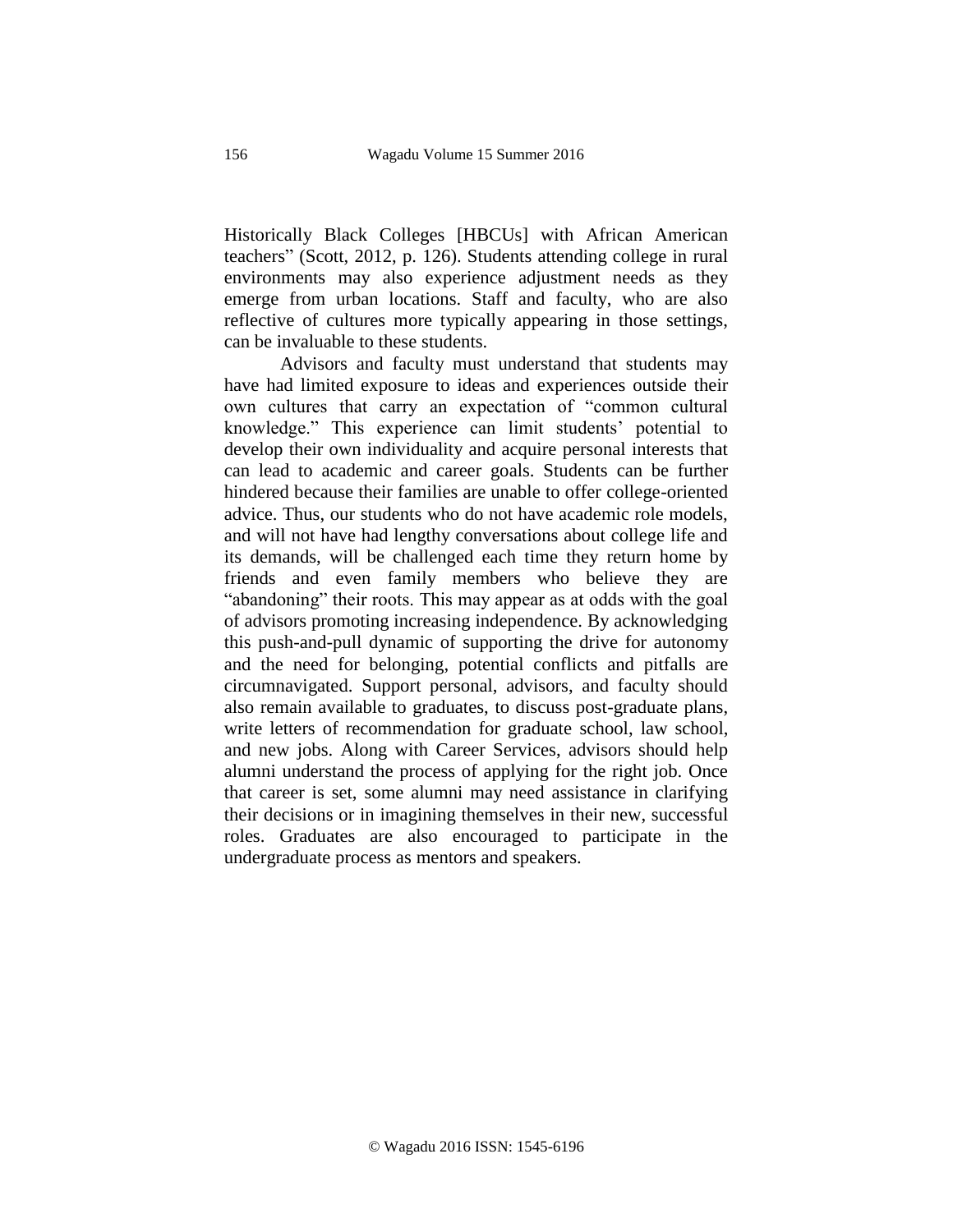

*Table 2, Scott, 2012, p. 130*

## **Equality and Equity: Moving beyond Diversity Management**

Diverse students are the equals of any student in intellectual capacity and potential. Their needs may be different. In considering the application of Functionalist Theory, Conflict Theory and Critical Race Theory in an effort to explain inequities, Scott asserts that Critical Race Theory explains the educational gaps as due to schools maintaining "society's current system of socioeconomic stratification" thus encouraging "society's domination of non-white learners" (Scott, 2012, p. 130). Due to the variety of factors outlined above, these students may feel reluctance to compete with students they feel are on a higher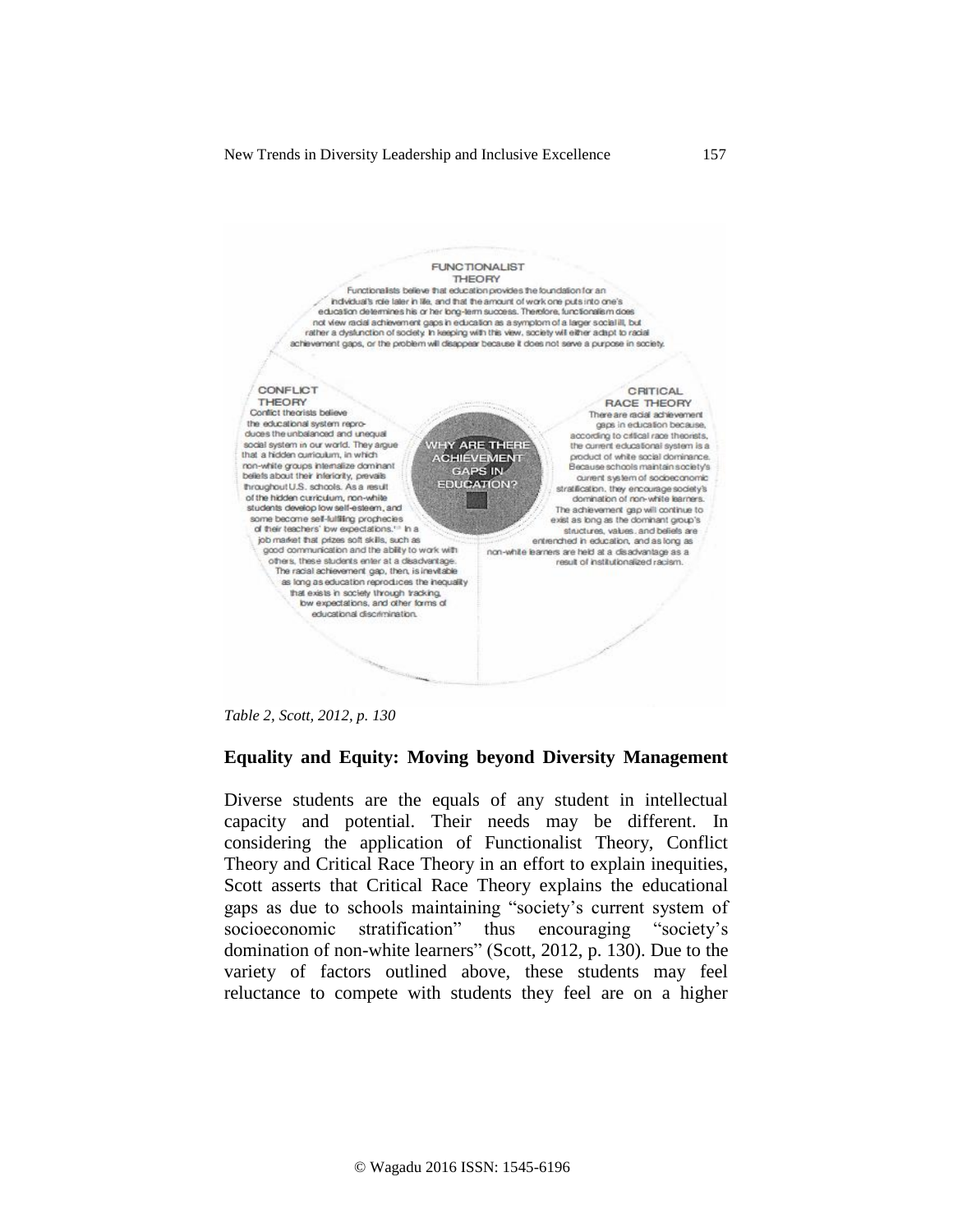intellectual plane or who have been better prepared for college. Diverse students must therefore be encouraged to participate fully in class. By inspiring the students' confidence, students must come to recognize that they will have unique and valuable perspectives to offer in class discussion and that they may very well ask the questions no one else will ask. This reverses the effect of "stereotype threat" as identified by Claude M. Steele (Scott, 2012, p. 176). College holds out the promise, sometimes unrealized, that students can challenge assumptions and beliefs, that academic challenge and rigorous debate is part of the learning process for all students. Without their diverse voices and success, a campus will suffer in that essential mission.

This paper has noted some of the Sisyphean struggles people of color face while trying to join the academy or holding on to student or full-time faculty positions. Diversity strategic plans tend to get a short shrift and are barely implemented in maximizing ways when a university is facing budget cuts. Indeed, diversity efforts tend to be cut first when academic programs are under attack, including Africana Studies and Opportunity Programs. Oftentimes, they are "threaded" throughout the Strategic Plan (such as the Power of SUNY), which may obfuscate implimentation of concrete goals and who might be responsible for them. The motto here is "if we are all responsible for diversification of the academy, then, possibly, none of us are responsible." The burden is placed upon faculty of color who lead diversity efforts or Africana or Ethnic Studies programs to plead in vain for cluster diversity hires or ambitious degree programs. Chief diversity officers may feel unable to begin difficult dialogues with managers who are accustomed to manage diversity but not a diversity leadership model that presents creative and realistic goals and outcomes for the entire campus community. Are all of us academic stakeholders ready to hold accountable our university leadership to the lofty diversity mission, vision, and values?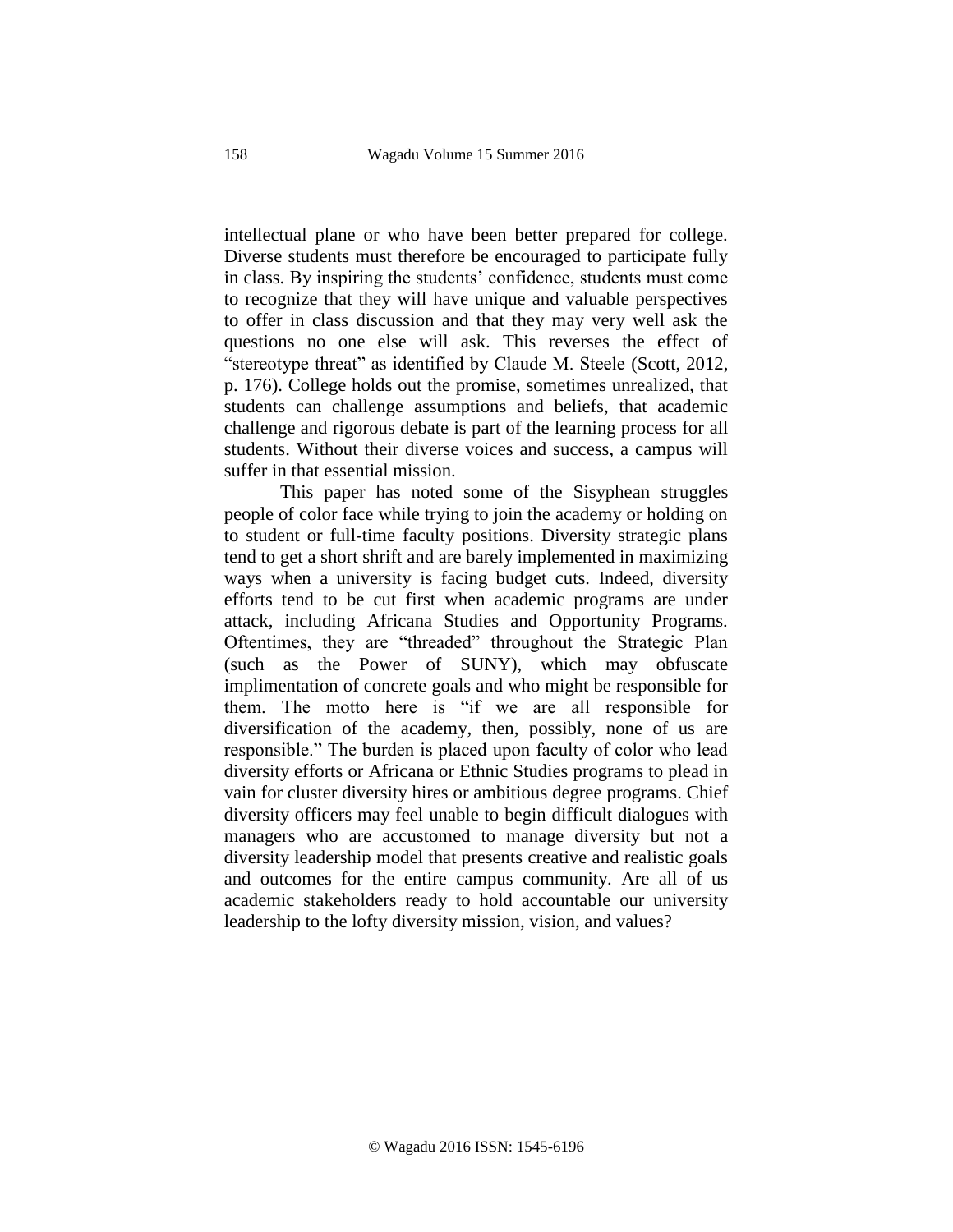## **References**

- American Association of Colleges and Universities (AAC&U). (1998). *The drama of diversity and democracy*. Washington DC.: AAC&U.
- Asumah, S.N. & Nagel, M. (Eds.). (2014). *Diversity, social justice, and inclusive excellence: Transdisciplinary and global perspectives*. Albany, NY: SUNY Press.
- Boeckenstedt, J. (12/17/2014). Why the admissions office may be part of the problem of college access. *The Chronicle of Higher Education*. Accessed 12/3/14 from: [http://chronicle.com/article/Why-the-Admissions-Office-](http://chronicle.com/article/Why-the-Admissions-Office-May/150883/)[May/150883/](http://chronicle.com/article/Why-the-Admissions-Office-May/150883/)
- Center for Community Alternatives. (2010). [The use of criminal](http://www.communityalternatives.org/pdf/Reconsidered-criminal-hist-recs-in-college-admissions.pdf)  [history records in college admissions reconsidered.](http://www.communityalternatives.org/pdf/Reconsidered-criminal-hist-recs-in-college-admissions.pdf)  $Accessed$   $12/3/14$  from: [http://www.communityalternatives.org/justice/criminalHist](http://www.communityalternatives.org/justice/criminalHistory.html) [ory.html](http://www.communityalternatives.org/justice/criminalHistory.html)
- Fryberg, S.A. & E.J. Martínez. (2014). Constructed strugglers. In S.A. Fryberg & E.J. Martínez (Eds.), *The truly diverse faculty: New dialogues in American higher education*. New York: Palgrave Macmillan.
- Frye, M. (1983). Oppression. In *Politics of reality*. Trumansburg, NY: Crossing Press.
- Komives, S. R., W. Wagner, et al. (2009). *Leadership for a better world: Understanding the social change model of leadership development*. Los Angeles: Jossey-Bass.
- Kotter, J. P. (1990). *A force change: How leadership differs from management*. New York: Free Press.
- Mor Barak, M. E. (2014). *Managing diversity: Toward a globally inclusive workplace*, 3d ed. Los Angeles, CA: Sage.
- Miller, L.S., M. Ozturk & L. Chavez. (2005). *Increasing African American, Latino, and Native American Representation Among High Achieving Undergraduates At Selective Colleges and Universities.* Consortium for High Academic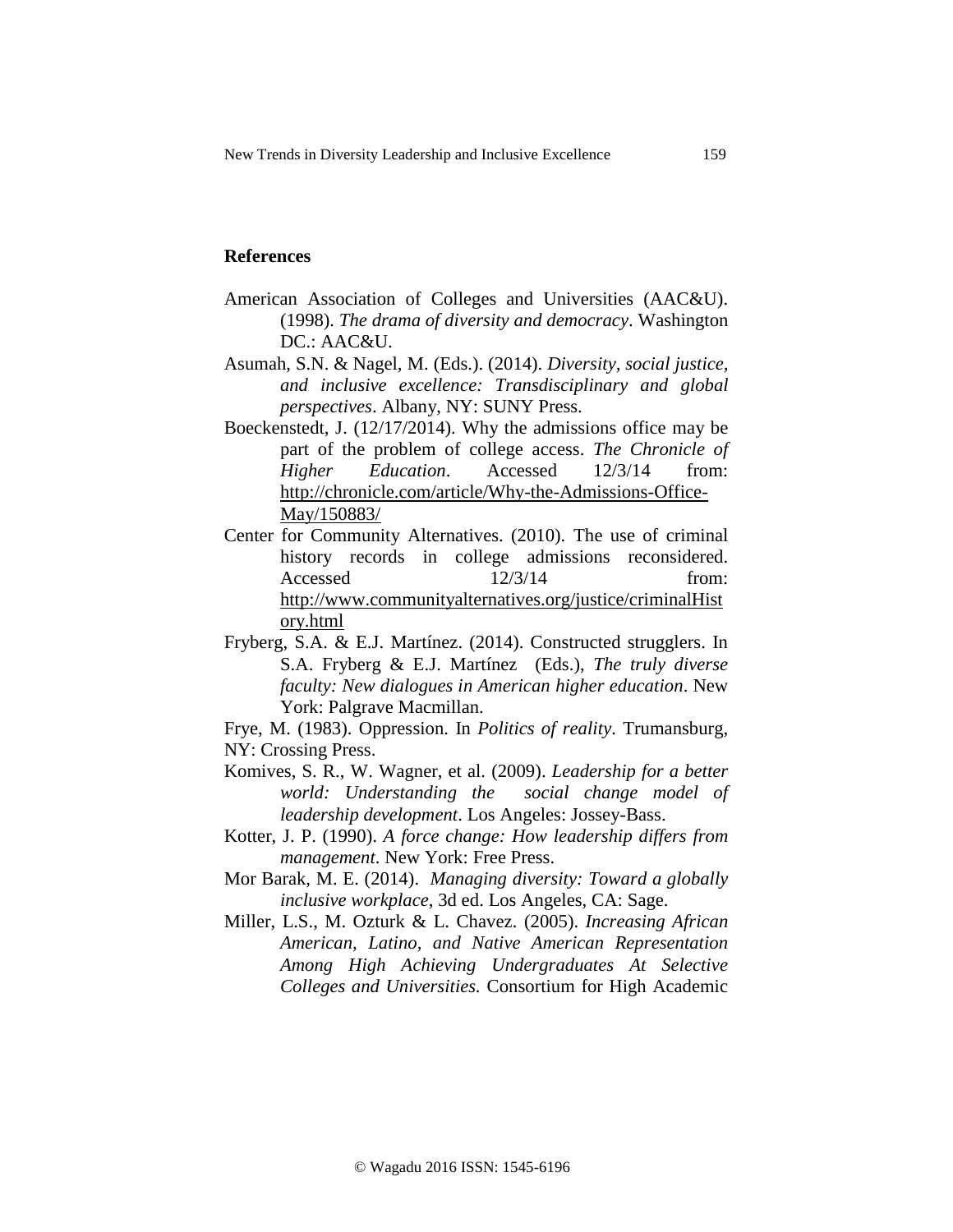Performance Institute for Social Change. Accessed 3/16/16 from:

[http://www.uky.edu/ie/sites/www.uky.edu.ie/files/uploads/](http://www.uky.edu/ie/sites/www.uky.edu.ie/files/uploads/RM_Increasing%20African%20American%20Latino%20and%20Native%20American%20Representation%20.%20.%20..pdf) [RM\\_Increasing%20African%20American%20Latino%20a](http://www.uky.edu/ie/sites/www.uky.edu.ie/files/uploads/RM_Increasing%20African%20American%20Latino%20and%20Native%20American%20Representation%20.%20.%20..pdf) [nd%20Native%20American%20Representation%20.%20.](http://www.uky.edu/ie/sites/www.uky.edu.ie/files/uploads/RM_Increasing%20African%20American%20Latino%20and%20Native%20American%20Representation%20.%20.%20..pdf) [%20..pdf](http://www.uky.edu/ie/sites/www.uky.edu.ie/files/uploads/RM_Increasing%20African%20American%20Latino%20and%20Native%20American%20Representation%20.%20.%20..pdf)

Nagel, M. & S.N. Asumah. (2014). Diversity studies and managing differences: Unpacking SUNY Cortland's case and national trends. In G. Hentges, K. Nottbohm, M. Jensen, & J. Adamou. (Eds.), *Sprache-Macht-Rassismus.* Berlin: Metropol.

Northouse, P.G. (2013). *Leadership: Theory and practice*, 6<sup>th</sup> ed. Los Angeles. Sage.

- Olsen, J.E, & L.L. Martins. (2012). Understanding organizational diversity management programs: A theoretical framework and directions for future research. *Journal of organizational behavior,* 33(8), 1168-1187.
- Rost, J. C. (1991). *Leadership for the twenty-first century.* New York: Praeger.
- Scott, M. (2012). *Think race and ethnicity.* Boston: Pearson.
- Steele, C. M. (2010). *Whistling Vivaldi and how other stereotypes affect us*. New York: W.W. Norton.
- The White House. (6/11/2016). White House launches fair chance in higher education. *University Business Magazine*. Accessed 6/28/16 from: [http://www.universitybusiness.com/news/white-house](http://www.universitybusiness.com/news/white-house-launches-fair-chance-higher-education-pledge)[launches-fair-chance-higher-education-pledge](http://www.universitybusiness.com/news/white-house-launches-fair-chance-higher-education-pledge)
- Vallas, R. & S. Dietrich. (December 2014). One strike and you're out! Center for American Progress. Accessed 12/11/15 from:

[https://www.americanprogress.org/issues/poverty/report/20](https://www.americanprogress.org/issues/poverty/report/2014/12/02/102308/one-strike-and-youre-out/) [14/12/02/102308/one-strike-and-youre-out/](https://www.americanprogress.org/issues/poverty/report/2014/12/02/102308/one-strike-and-youre-out/)

Williams, C.L. (2014). Darlene Clark Hine. *Humanities*, Sept./Oct., p. 22.

Young, G. & Davis-Russell, E. (2002). The vicissitude of cultural competence: Dealing with difficult classroom dialogue. In